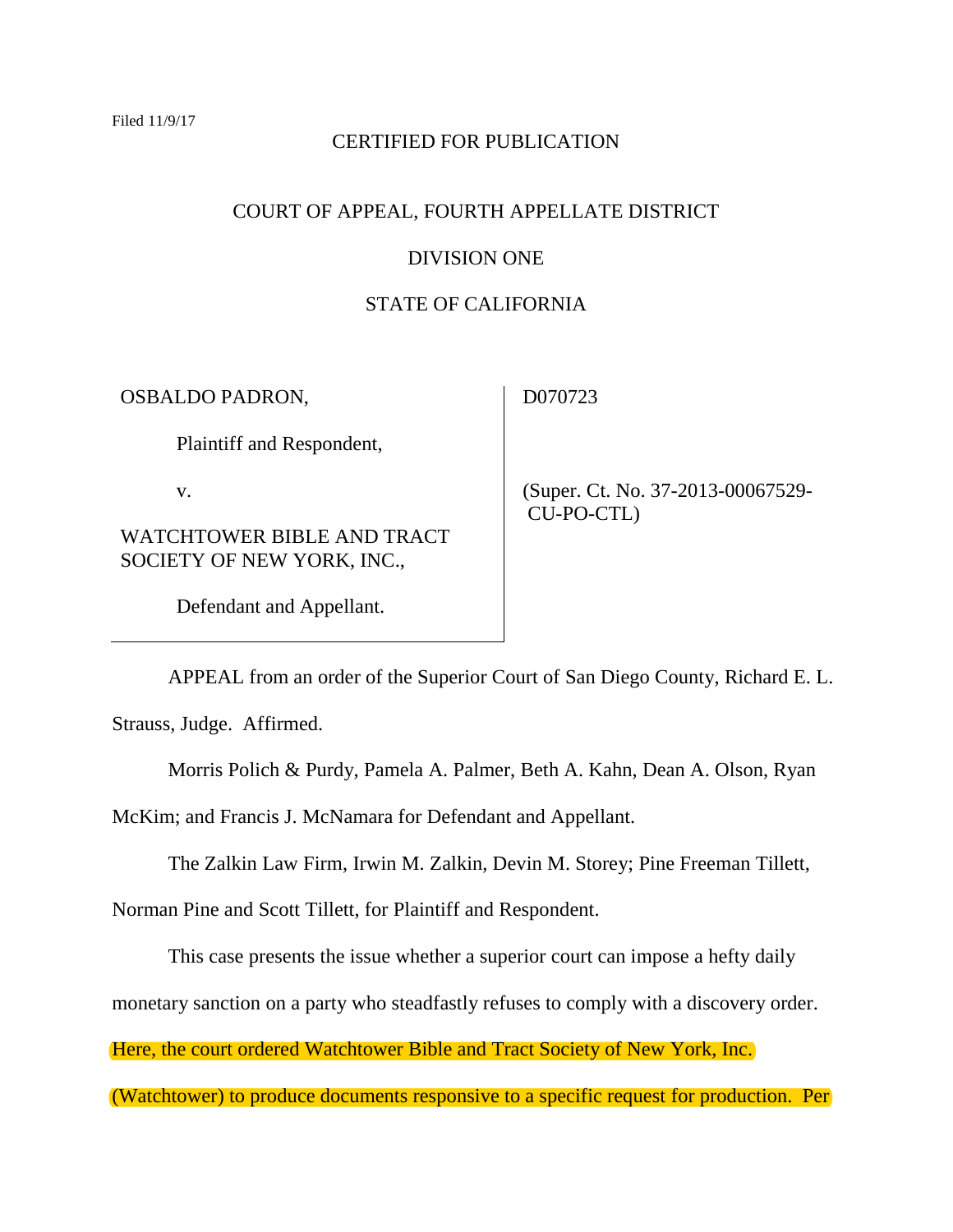the court's order, the documents would be redacted to protect certain third parties' privacy interests and produced subject to a strict confidentiality and nondisclosure order negotiated by Watchtower. In addition, the court ordered Watchtower to look for documents in files it represented, on multiple occasions, to be in its possession, custody, and/or control. Watchtower informed the court that it would not comply with the order. As such, plaintiff Osbaldo Padron brought a motion for monetary sanctions against Watchtower for its discovery abuses. The court awarded sanctions in the amount of \$4,000 per day for noncompliance with the order, and Watchtower appeals that order.

However, this is not the first time we have been asked to review a superior court's sanctions against Watchtower for discovery abuses. In *Lopez v. Watchtower Bible and Tract Society of New York, Inc.* (2016) 246 Cal.App.4th 566 (*Lopez*), we reversed the superior court's order imposing terminating sanctions for Watchtower's refusal to produce documents in response to a request for production identical to the one at issue here. (*Id*. at p. 606.) Although we concluded terminating sanctions in the first instance were unwarranted in that case, we specifically noted that a court had wide discretion to penalize a party who refuses to comply with a discovery order, including imposing "a significant monetary penalty for every day [a party] did not search for the documents or for each day the responsive documents were not produced." (*Id*. at p. 605.) Indeed, in its opening brief in *Lopez*, Watchtower asserted the superior court should not have imposed terminating sanctions, but could have issued monetary sanctions that increased incrementally over the passage of time or with Watchtower's failure to comply with the underlying order by certain procedural benchmarks.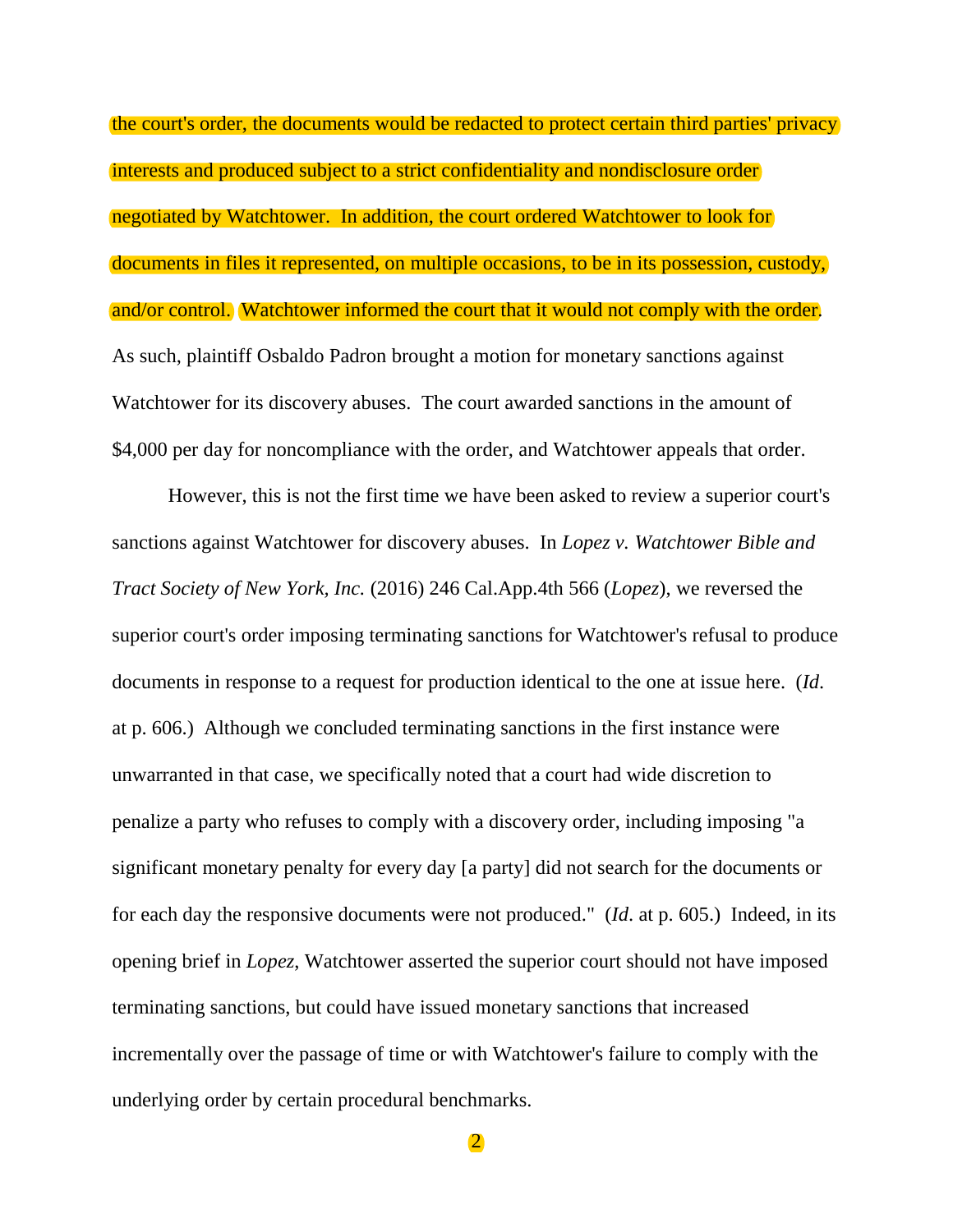Following *Lopez*, *supra*, 246 Cal.App.4th 566, the court granted Padron's motion, sanctioning Watchtower \$2,000 per day for every day Watchtower did not produce responsive documents and \$2,000 per day for every day Watchtower did not search for responsive documents.

On appeal, Watchtower challenges the validity of the sanctions order. It asserts the superior court exceeded its authority in sanctioning Watchtower \$4,000 per day. In support of its argument, Watchtower attacks the underlying order requiring it to produce certain documents with limited redactions. It claims Watchtower does not have possession and/or control of responsive documents after March 2001, the court's order improperly addressed issues of religious polity and administration, and Watchtower acted with substantial justification in refusing to remove some redactions in its documents because production of documents without those redactions would violate constitutionally protected privacy rights. We reject these contentions.

Initially, we are troubled that Watchtower has taken two inconsistent positions before us. In *Lopez*, *supra*, 246 Cal.App.4th 566, Watchtower argued monetary sanctions, untethered to the plaintiff's reasonable expenses, were an appropriate sanction for discovery abuse. We agreed on this point in *Lopez* at page 605. Here, after the superior court imposed a daily monetary sanction for noncompliance, Watchtower now argues such a sanction is not authorized. We cannot rectify these diametrically opposed positions. Accordingly, we find judicial estoppel prevents Watchtower from arguing the superior court lacked the authority to issue the subject monetary sanctions.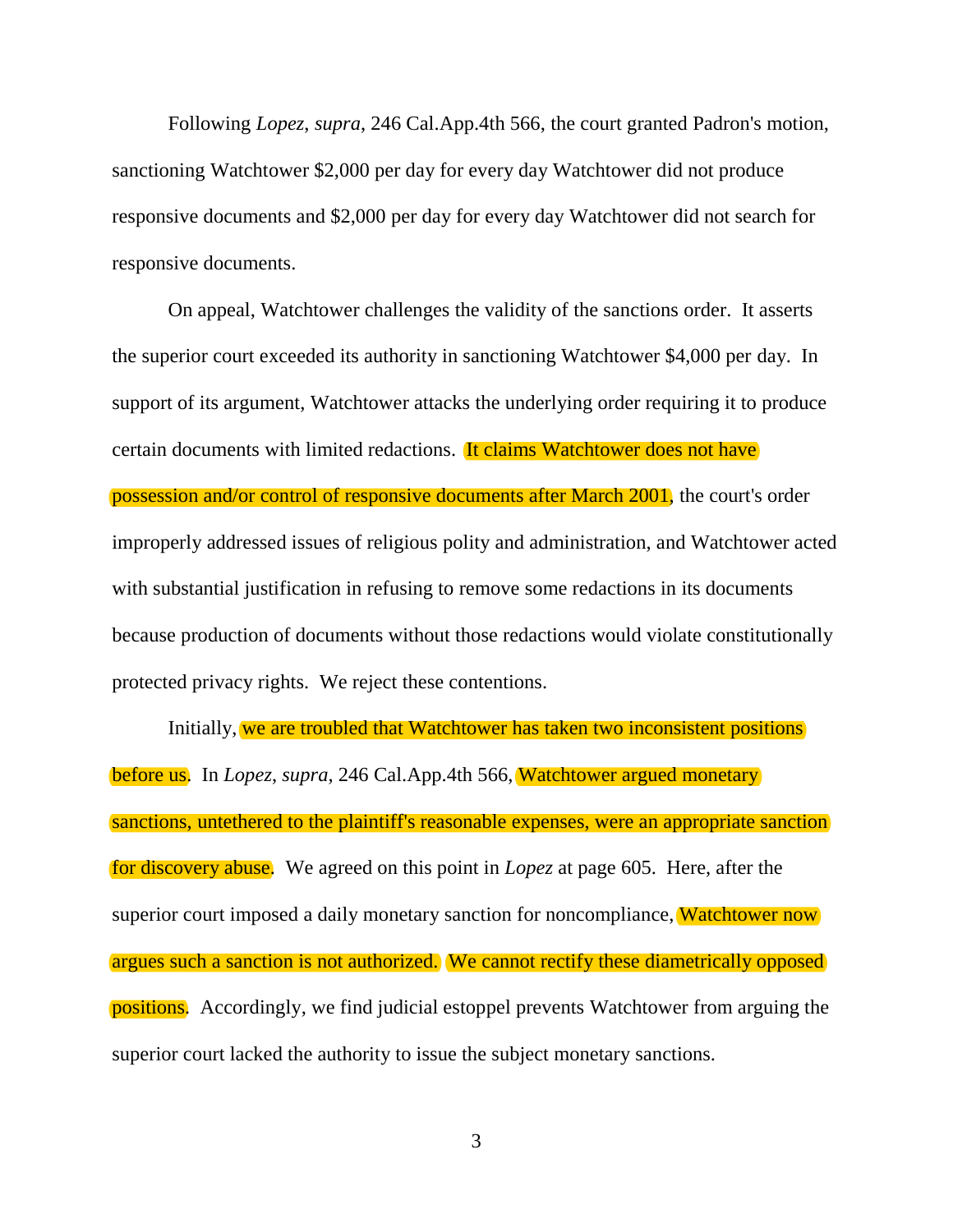In addition, even if we did not apply judicial estoppel, we nevertheless would conclude the superior court appropriately sanctioned Watchtower in the instant matter. A superior court is vested with considerable discretion to manage discovery. (See *Pomona Valley Hospital Medical Center v. Superior Court* (2012) 209 Cal.App.4th 687, 692.) The superior court effectively managed a particularly acrimonious discovery process here, taking the additional measure of appointing a discovery referee. The court ultimately determined that the requested documents were discoverable subject to limited redactions as well as a confidentiality and nondisclosure order. Nevertheless, Watchtower has obstinately refused to comply with the order, consistently attempting to reargue the very discovery issues the court already decided. As such, we determine, under these extreme circumstances, where a party has been given ample opportunity to argue its position, a discovery referee and the court have thoroughly considered the party's arguments and rejected those arguments (considering pleadings, evidence, and oral argument), and the party willfully refuses to comply with the court's order, a court may "impose[] a significant monetary penalty" on the party. (*Lopez*, *supra*, 246 Cal.App.4th at p. 605.) Accordingly, we affirm.

### FACTUAL AND PROCEDURAL BACKGROUND

#### Allegations

Padron sued Watchtower and the Playa Pacifica Spanish Congregation of Jehovah's Witnesses (Pacifica Congregation) for negligence; negligent supervision/failure to warn; negligent hiring/retention; negligent failure to warn, train, or educate; sexual battery; and sexual harassment. In addition to general damages, Padron also seeks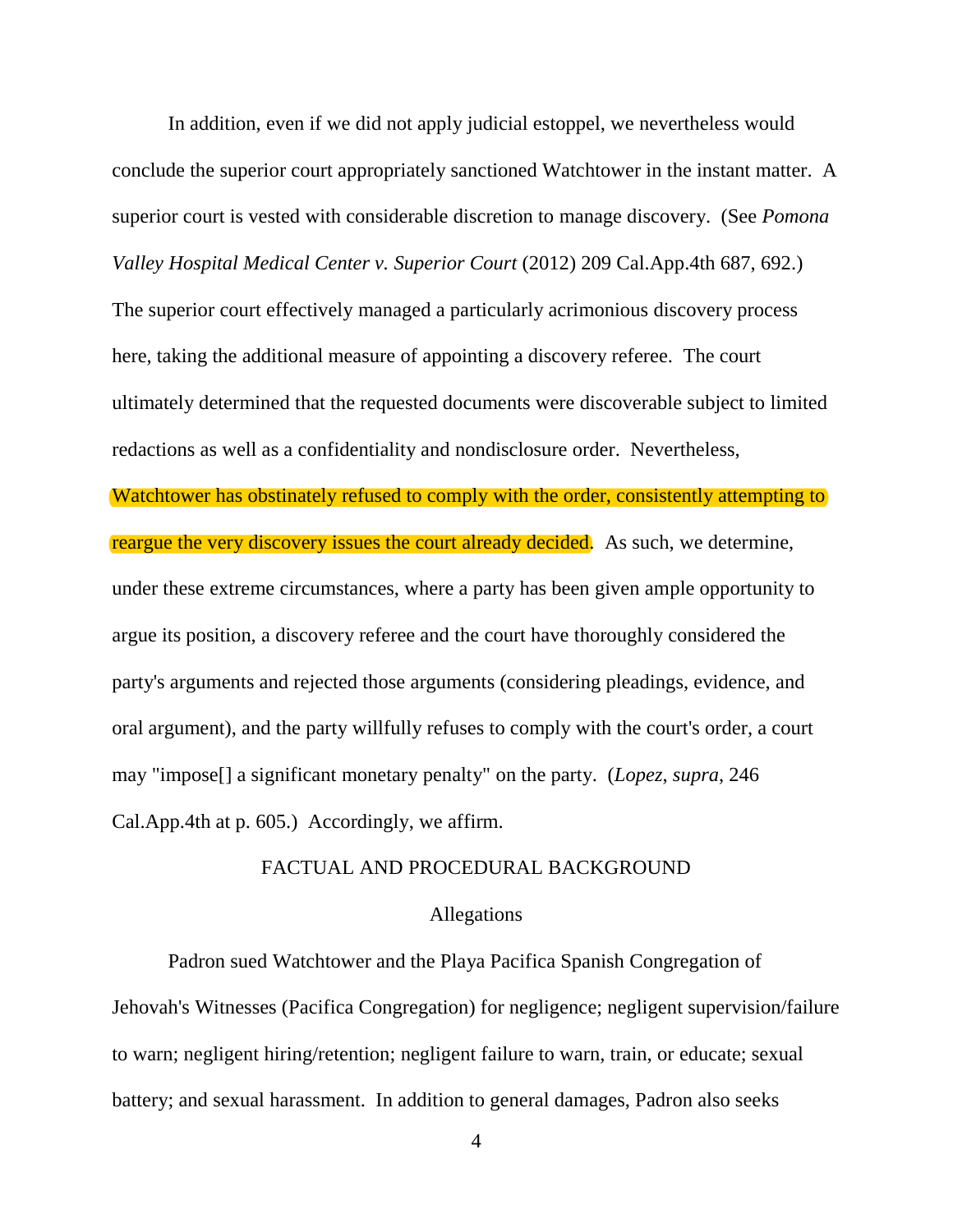punitive damages. Padron's claims were based on his allegation that Gonzalo Campos had molested him when he was a child.

Around September 27, 1980, Campos became an agent of Watchtower. In 1982, Campos molested a minor boy. Watchtower was aware of Campos's actions, but did not report him to the police or take any action to prevent further abuse.

In 1986, Campos molested another minor boy. Watchtower was informed of Campos's acts, but did not report him to the police or take any action to prevent further abuse.

In early 1997, Campos became associated with the Pacifica Congregation. The Pacifica Congregation was a subsidiary or subdivision of Watchtower. Two of Watchtower's agents, who knew about Campos's molestation of children, were appointed leaders of the Pacifica Congregation. Both Pacifica Congregation and Watchtower were aware of Campos's past acts of molestation.

In April of 1994, Watchtower received a letter from a parent who claimed Campos molested his child and asked for Campos to be investigated. Watchtower forwarded the letter to Pacifica Congregation and instructed it to investigate the matter. Pacifica Congregation did so and confirmed that Campos had molested the child and that Watchtower was aware Campos had molested a child before January 1, 1987.

Padron and his family were associated with the Pacifica Congregation. Campos frequently spoke at religious services for the Pacifica Congregation and had a leadership position with that group. Padron and his family met Campos through their involvement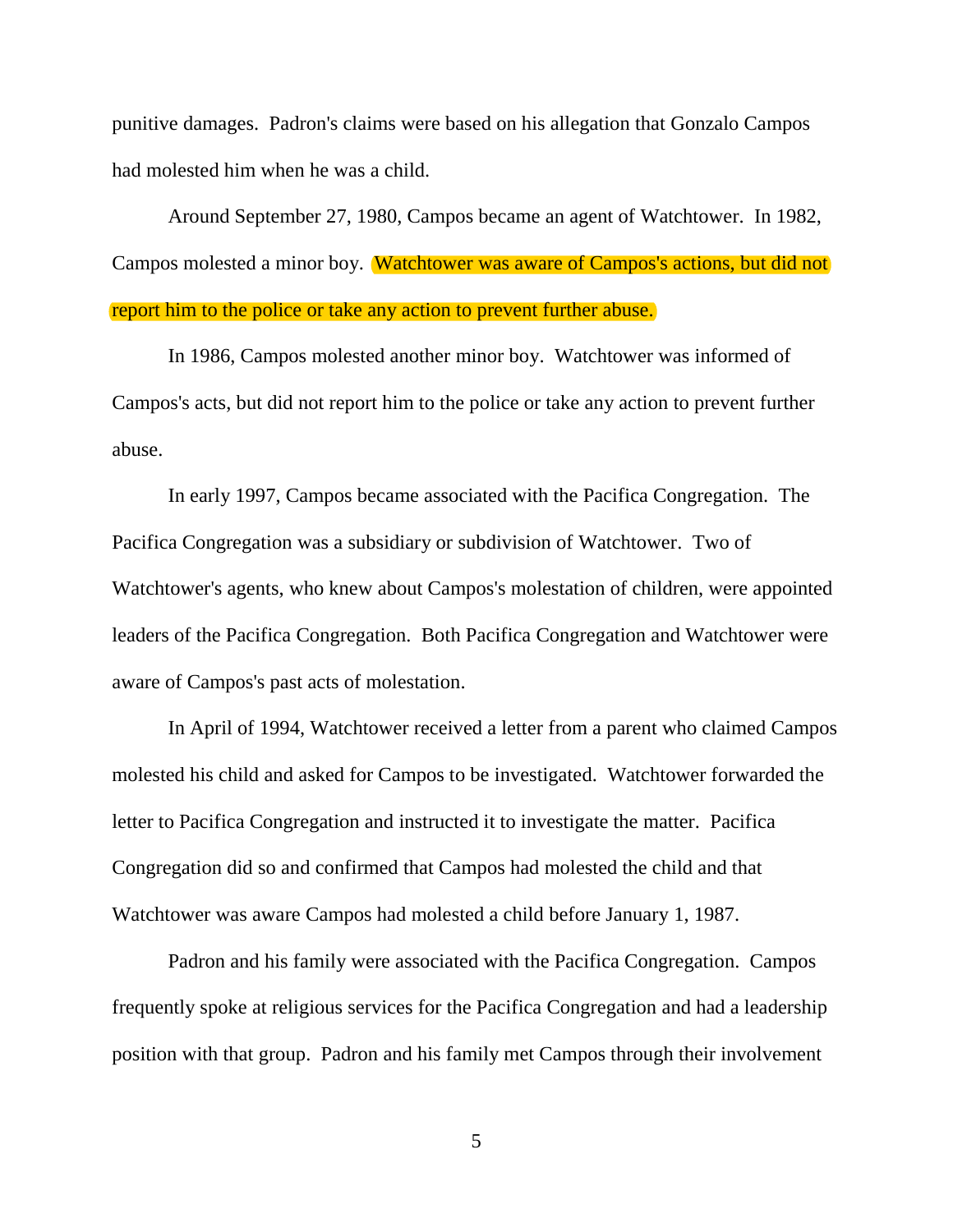with the Pacifica Congregation, and Campos was able to "ingratiate himself" with Padron's family.

In 1994 or 1995, Campos molested Padron on multiple occasions when Padron was seven or eight years old.

### Discovery Issues

On January 16, 2015, Padron served a deposition notice for the taking of the deposition of Watchtower's person most qualified (PMQ) to testify regarding a number of topics. Included with the PMQ deposition notice was a request for production of documents. Although that request consisted of 29 separate requests, the request critical to the underlying dispute is request number 12. That request sought: "All letters, emails, facsimiles, or other documentary, tangible, or electronically stored information of any kind Watchtower Bible and Tract Society New York, Inc. received in response to the Body of Elder Letter dated March 14, 1997."1

"The March 14, 1997 letter instructed elders to send a written report to Watchtower about 'anyone who is currently serving or who formerly served in a [Watchtower]-appointed position in your congregation who is known to have been guilty of child molestation in the past.' Watchtower said this information should be kept confidential, and instructed elders to place the reports in a " 'Special Blue' " envelope. The March 14 letter also reminded elders of prior letters stating that when a known 'child

 $\overline{a}$ 

<sup>1</sup> This was the same request number 12 that was at issue in *Lopez*, *supra*, 246 Cal.App.4th 566. (See *id.* at p. 576.)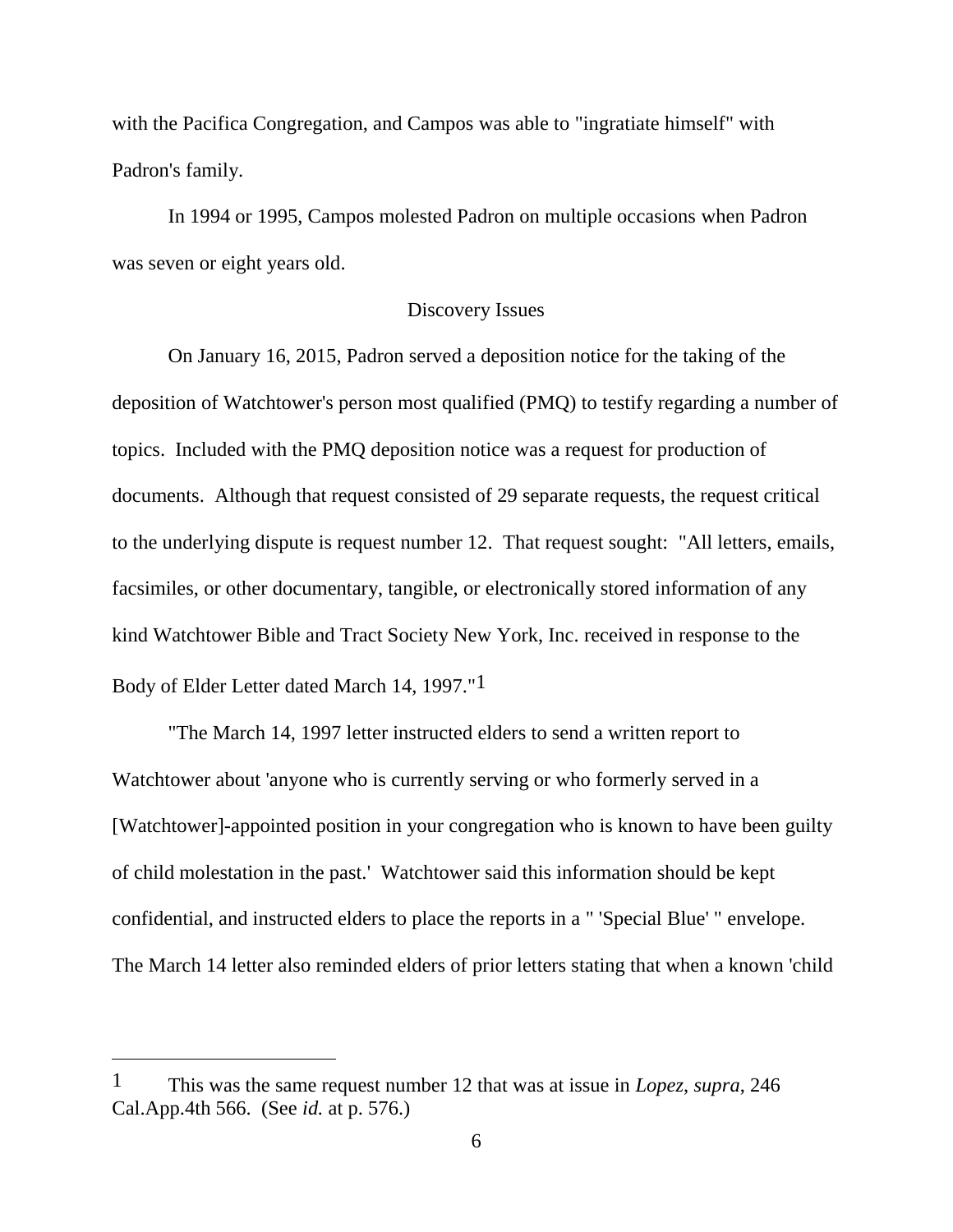molester' moves to another congregation, a letter of introduction should be sent to the new congregation and copies of the letter should be sent to Watchtower in the " 'Special Blue envelopes.' " (*Lopez*, *supra*, 246 Cal.App.4th at p. 576, fn. 4.)

Watchtower served objections and responses to the PMQ deposition notice including the requests for production. Regarding request for production number 12, Watchtower only objected and did not agree to provide any responsive documents. Watchtower also filed a motion for protective order, seeking, among other things, an order declaring that it did not have to produce any documents responsive to request number 12. In support of its motion for protective order, Watchtower characterized the March 14, 1997 letter's primary purpose as "to ensure each of the congregations of Jehovah's Witnesses in the United States were in compliance with Jehovah's Witnesses understanding of the Holy Scriptures and their religious practices and beliefs." Watchtower thus argued that any response to the March 14, 1997 letter would be protected by the clergy-penitent and attorney-client privileges. Also, Watchtower asserted the requested documents would contain information that would infringe upon third party privacy rights. Watchtower additionally claimed that the subject requests, including request number 12, sought information relating to religious faith, custom, belief, practice, and internal church governance, which is protected under the First Amendment to the United States Constitution as well as the California Constitution.

Further, Watchtower emphasized that the requests were overbroad and oppressive. Supporting its position, Watchtower submitted the declaration of Richard Ashe, Jr. (Ashe). Ashe had been a Jehovah's Witnesses elder since 1982. In 1999, he began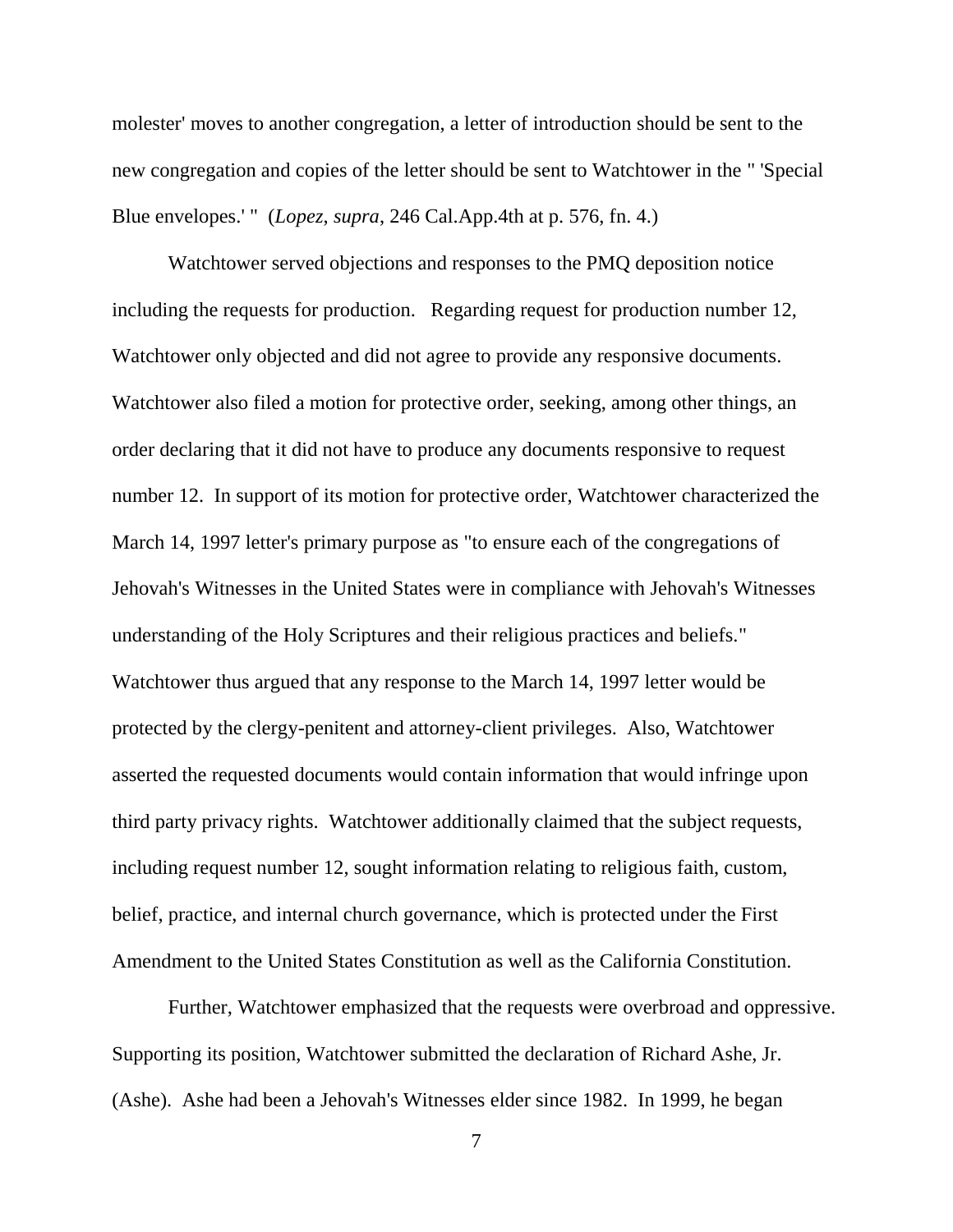serving at the United States branch offices of Jehovah's Witnesses in New York as well as the service department of the United States branch offices (Service Department). Ashe reviewed the requests for production and stated that the requests sought "confidential spiritual documents sent to Service Department elders by bodies of elders in congregations of Jehovah's Witnesses from throughout the United States."

Ashe explained that responses to the March 14, 1997 letter from local congregation bodies of elders were filed in individual congregation files maintained by Service Department elders for each congregation of Jehovah's Witnesses in the United States. As of the date of Ashe's declaration (February 23, 2015), there were about 14,400 congregations. Ashe claimed that "[t]o accurately and completely respond to [the subject] request[] would require the review of records from all of these 14,400 congregations." Ashe estimated that it would take one elder working 40 hours a week without vacation between 20.77 to 27.69 years to search all the files of the 14,400 congregations to find responsive documents.

Padron opposed Watchtower's motion for protective order. In addition to challenging Watchtower's arguments that the requested documents were not privileged or implicated any constitutionally protected rights, Padron maintained that Watchtower's characterization of the March 14, 1997 letter was not accurate. To this end, Padron submitted a letter dated July 20, 1998, drafted on Watchtower letterhead, that discussed the March 14, 1997 letter. The July 20, 1998 letter explained under what circumstances an elder should report a known child molester. In so explaining, the July 20, 1998 letter discussed the "legal considerations" of dealing with known child molesters: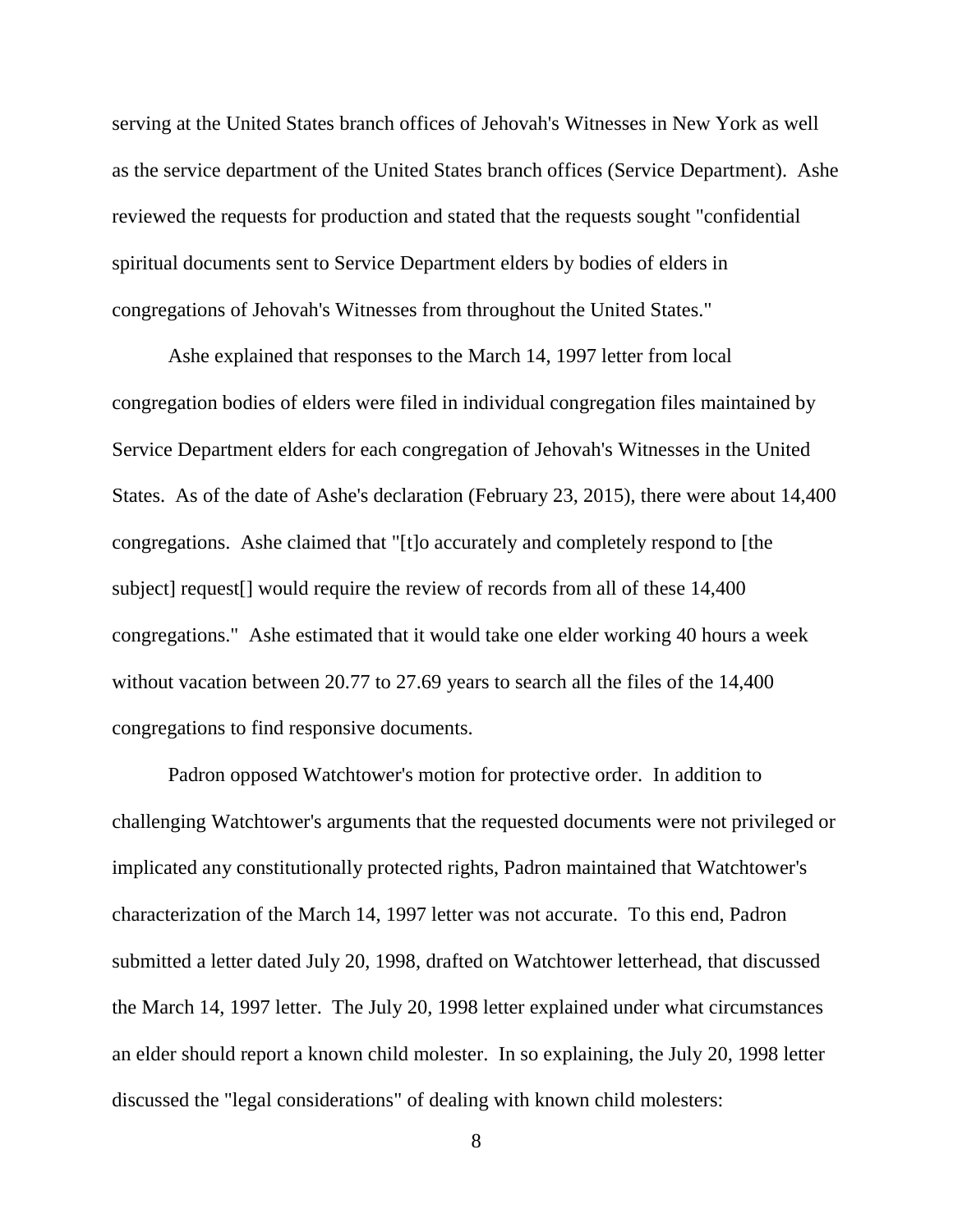"Those who are appointed to privileges of service, such as elders and ministerial servants, are put in a position of trust. One who is extended privileges in the congregation is judged by others as being worthy of trust. This includes being more liberal in leaving children in their care and oversight. The congregation would be left unprotected if we prematurely appointed someone who was a child abuser as a ministerial servant or an elder. In addition, court officials and lawyers will hold responsible any organization that knowingly appoints former child abusers to positions of trust, if one of these, thereafter commits a further act of child abuse. This could result in costly lawsuits, involving dedicated funds that should be used to further the Kingdom work. So, legal considerations must also be weighed along with the degree of notoriety, the extent of the misconduct, how many years ago the sin occurred, and how the brother is now viewed by the congregation and people in the community including those he victimized."

After considering the pleadings and evidence regarding the motion for protective

order as well as entertaining oral argument, the court denied, in part, the motion for

protective order in a minute order dated March 13, 2015. In doing so, the court

explained:

"The Court finds that the information sought in Request No. 12 (aka 'Molestation Files') is directly relevant to Plaintiff's claims as alleged in this action. Further, Defendant failed to establish that the clergypenitent privilege is applicable to each responsive document, and if the privilege did apply that it was not vitiated once the information was shared and/or communicated to others. (*Roman Catholic Archbishop of Los Angeles v. Superior Court* (2005) 131 Cal.App.4th 417, 444-445.) In addition, Defendant failed to establish that the information is protected by the attorney-client privilege and/or is work product. Further, all personal, identifying information pertaining to any third party/victim should be redacted from the documents to address any privacy concerns. Nor is the Court persuaded that compliance with the production would be unduly burdensome. (See Declarations of Richard Ashe, Jr.) The records are stored electronically and it appears that the requested information could be obtained with a search term of March 14, 1997, and/or some other written code that would reduce the time/expense involved. (Declaration of Rafiq Wayani) Therefore, Defendant's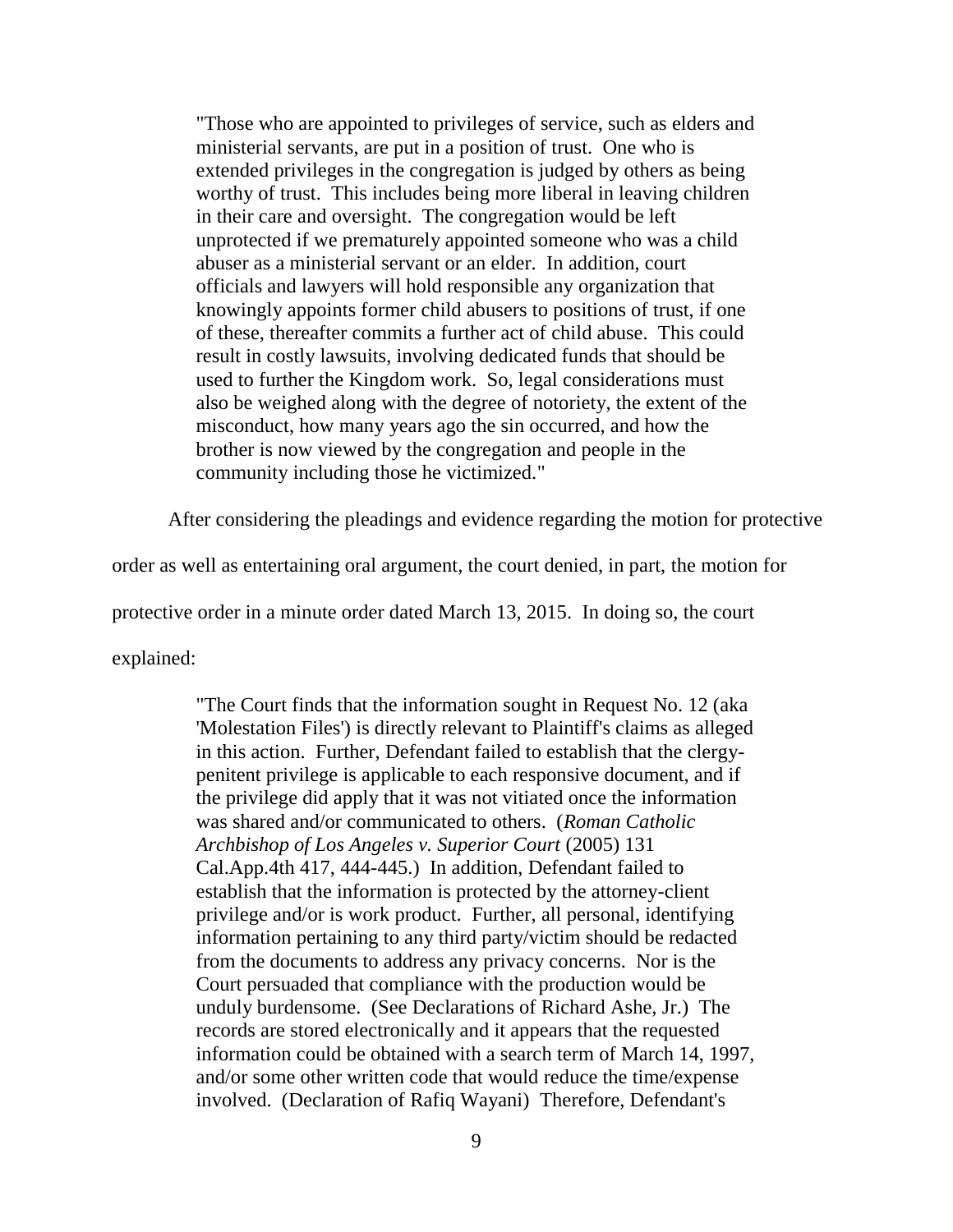motion for a protective order is denied with respect to Request No. 12. However, as both parties primarily focus on Request No. 12, as opposed to addressing each of the remaining requests at issue (Requests Nos. 4-7; 24-25), the Court is not persuaded that the information sought in these Requests should be produced at this time. Although the information may be relevant in some respects, the Requests also appear overly broad in both time and scope."

The parties subsequently appeared at a status conference on March 27, 2015 to discuss the progress of the production of documents in response to request number 12. Watchtower again argued the burden of the production was overwhelming and tried to convince the court to limit the production just to congregations in California. The court rejected Watchtower's argument and reiterated that the document production was not limited to California. Watchtower then agreed to make a rolling production of documents within 30 days, subject to a confidentiality and nondisclosure order that the parties would negotiate.

On May 13, 2015, the court entered the confidentiality and nondisclosure order agreed to by the parties. Per that order, responsive documents could only be used by Padron's attorneys for preparation of depositions, oppositions and replies to motions, and at trial of the instant action. For documents being submitted to the superior court, the confidentiality and nondisclosure order set forth a procedure by which such documents would be lodged under seal. Responsive documents could only be shown to Padron's attorneys, the attorneys' staff, and any retained experts or consultants. Finally, the confidentiality and protective order required responsive documents and copies of responsive documents to be returned to Watchtower and/or destroyed.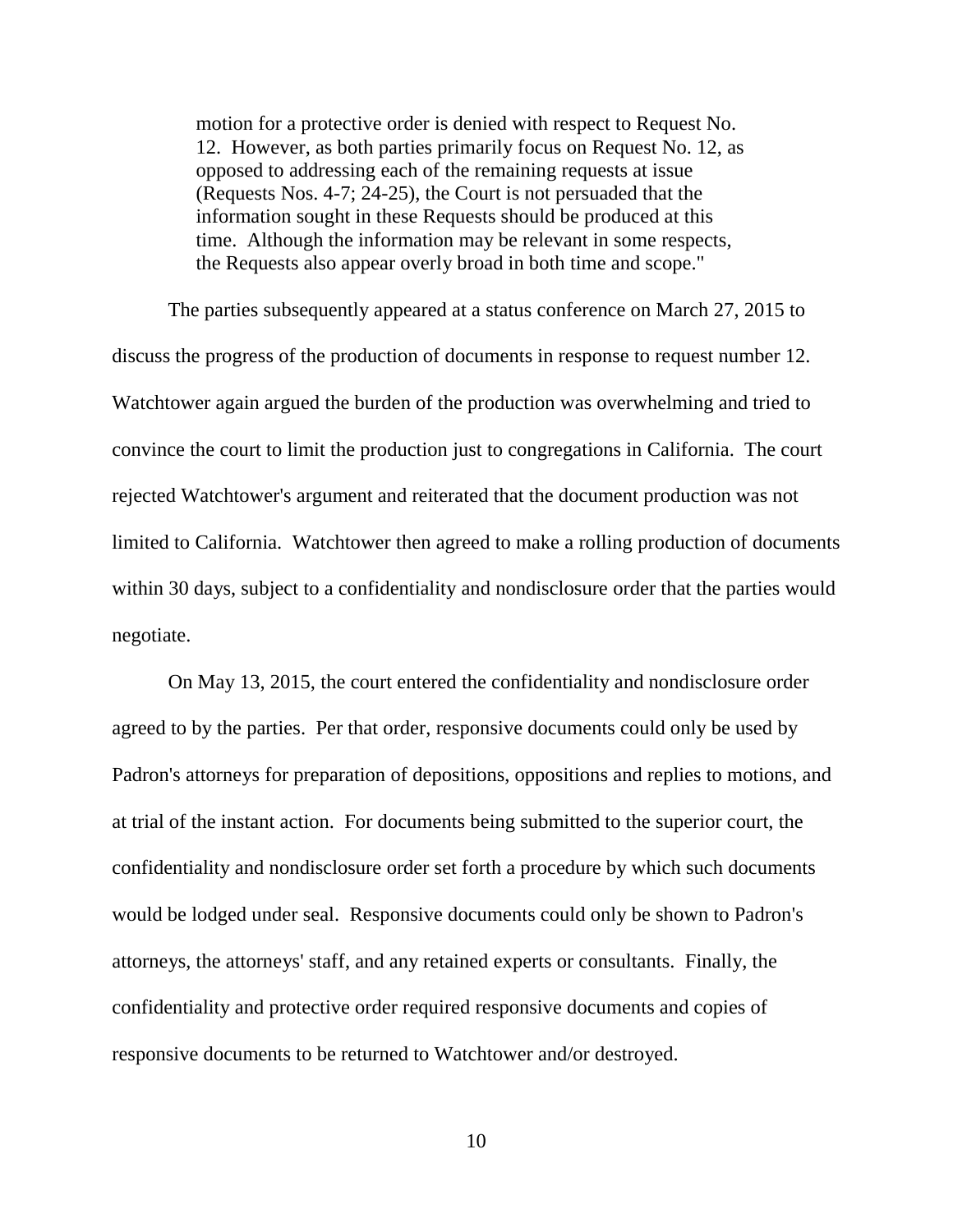Although Watchtower produced some documents, Padron believed that Watchtower had not complied with the March 13, 2015 order. As such, the parties met and conferred, but did not resolve their dispute. Padron ultimately moved to compel production of documents consistent with the March 13, 2015 order. Padron claimed Watchtower's production was inadequate because: (1) Watchtower refused to produce any documents that it received after March 2001; and (2) Watchtower redacted information from the documents far beyond what the court permitted in the March 13, 2015 order.2 In support of his motion, Padron submitted the declaration of counsel Devin M. Storey as well as 33 exhibits.

Watchtower opposed Padron's motion to compel and supported its opposition with numerous declarations and exhibits. Among other arguments, Watchtower explained that the Service Department oversaw the spiritual activities of congregations of Jehovah's Witnesses in the United States. Before March 2001, Watchtower was the corporation through which the Service Department functioned and communicated with congregations. Beginning in March 2001, the Service Department began using the Christian Congregation of Jehovah's Witnesses (CCJW) as the corporate entity through which it functioned and communicated with congregations. CCJW and Watchtower are separate corporations with their own respective board of directors and bank accounts. Thus, Watchtower asserted that documents responsive to request number 12 would have been

 $\overline{a}$ 

<sup>2</sup> Padron also objected to Watchtower's alleged refusal to produce documents in any language other than English or Spanish. This issue is not before us.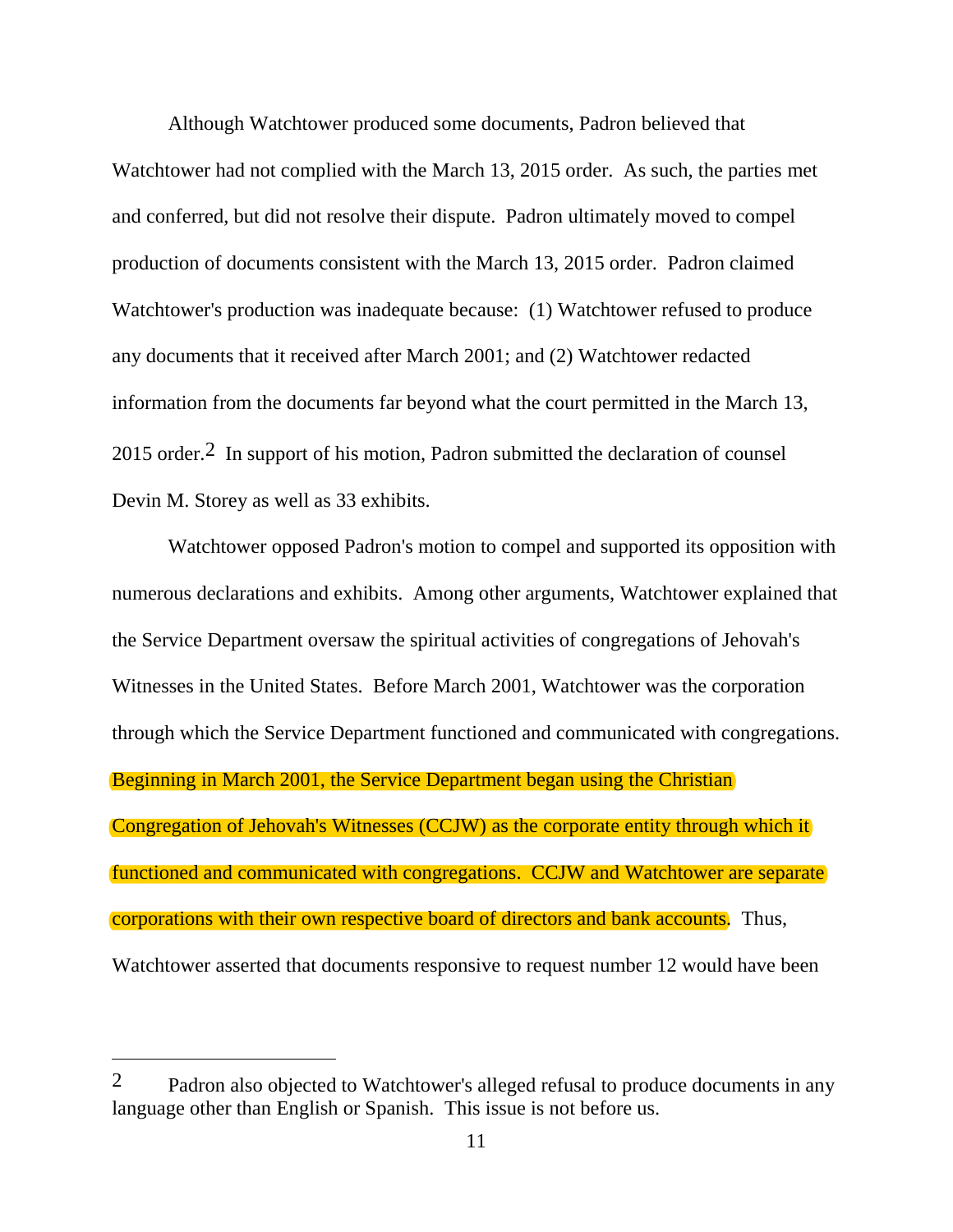sent to Watchtower before March 2001 and CCJW after that date. Because request number 12 only pertained to Watchtower and Watchtower had no control over CCJW, Watchtower argued it only was required to produce responsive documents up until March 2001.

Watchtower also insisted it had properly redacted the responsive documents per the March 13, 2015 order. It noted the order called for the redaction of "all personal, identifying information pertaining to any third party/victim from the documents to address any privacy concerns." Therefore, Watchtower contended it could redact all third party information from the documents.

In reply, Padron claimed the distinction between Watchtower and CCJW was unimportant. Padron emphasized that Watchtower has access to all documents located in the Service Department and the ability to direct Service Department personnel to search for responsive documents. In addition, he pointed out that Watchtower "indisputably operates" a legal department and that legal department has possession of all responses to the March 14, 1997 letter. Therefore, Padron insisted Watchtower had to produce documents after March 2001.

Regarding the redaction of the documents, Padron disputed Watchtower's interpretation of the March 13, 2015 order, contending only the names and personal identifying information of third party victims could be redacted. Padron maintained that any additional privacy concerns beyond the identity of third party victims would be protected by the confidentiality and nondisclosure order governing the production and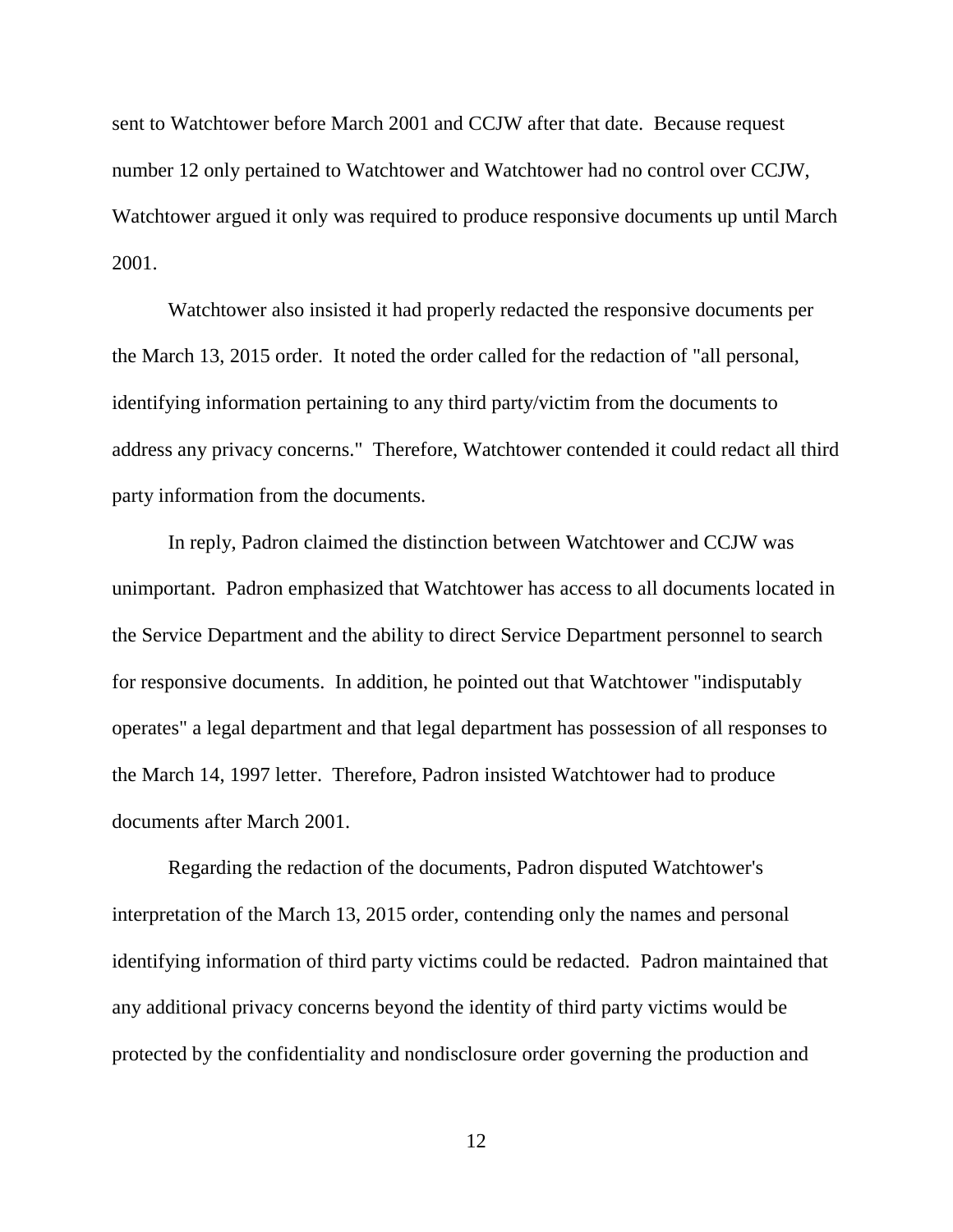use of responsive documents. Finally, Padron asserted the responsive documents were useless because they were so heavily redacted.

The discovery referee considered the pleadings and evidence filed by the parties and held a hearing where the parties had the opportunity to argue their respective positions at length. He ultimately produced a written recommendation. In that recommendation, the referee explained:

> "The structure of the Jehovah's Witnesses is complicated, and at the risk of oversimplification, based on the evidence presented in this motion, an entity known as the United States Branch oversees the Jehovah's Witnesses in the United States through a committee known as the U.S. Branch Committee. The various activities of the United States Branch are carried out through corporations or departments. Watchtower is one of the corporations and the service department is one of the departments. The service department communicates with various Jehovah's Witnesses congregations and bodies of elders in the United States, and up until March 2001, when CCJW was formed, the service department operated through Watchtower. In March 2001, after the formation of CCJW, the service department began operating through CCJW. The evidence indicates that the creation of CCJW was primarily to reinforce the concept that the Jehovah's Witnesses are a religion as opposed to simply a printing corporation, as Watchtower was apparently being perceived, but there was no substantive change in the purpose or operation of the service department after March 2001. The service department has received responses to the March 14, 1997 Body of Elders letter since 1997 and continuing to the present."

With this basic structure in mind, the discovery referee found that Watchtower has a legal department that provides legal services to Watchtower and CCJW. The referee observed that Douglas Chappel, who has been in the Service Department since 1980, stated in a declaration dated October 12, 2015 that the Watchtower legal department was physically examining each file to locate correspondence in response to the March 14,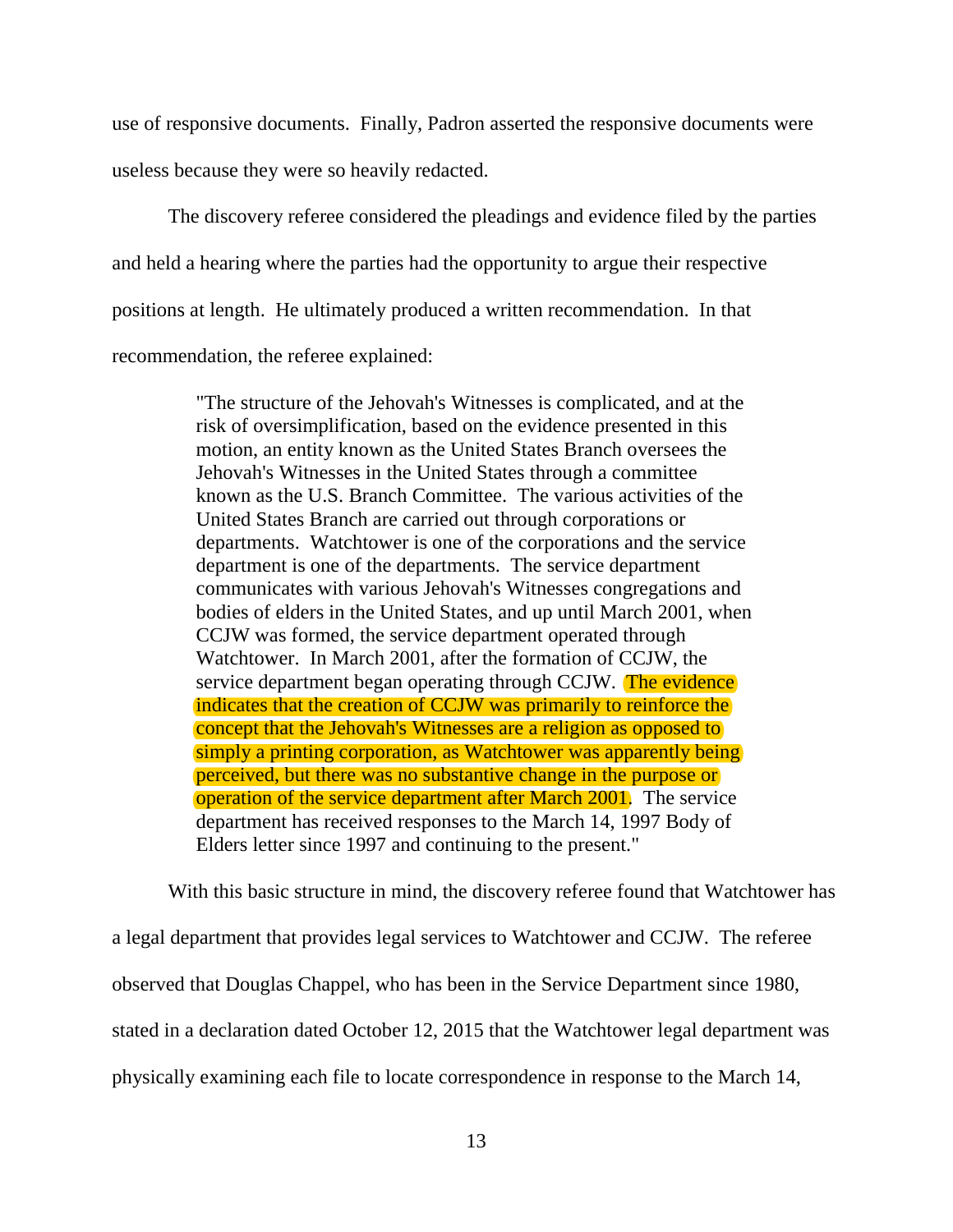1997 letter. In addition, Richard Chilton, who has been in the Service Department since 1998, also declared that the Watchtower legal department was physically examining each file to locate responsive documents.

The referee noted Chappel's and Chilton's declarations were consistent with other representations made by Watchtower. For example, when Watchtower sought a protective order, it argued it would be burdensome and expensive for the Service Department to search for all responsive documents from the many Jehovah's Witnesses congregations. In addition, at a hearing on March 13, 2015, in arguing for the protective order, Watchtower's counsel represented to the court that Watchtower had to search through records of 14,400 congregations over the past 20 years and that it was not practical to produce that quantity of documents in such a short period.

The discovery referee stated that Watchtower had not filed any declarations or evidence refuting that it does not have access to the Service Department files either directly or through its legal department. The referee thus concluded that Watchtower had "access to and control of" responsive documents, even after March 2001, and recommended that Watchtower be required to produce those documents.

Regarding the redaction issue, the discovery referee found that the superior court intended that Watchtower produce documents responsive to the March 14, 1997 letter, redacting only the names and personal identifying information of victims of molestation and the names of the elders in the congregation who authored the responses. The referee concluded this approach "would not impose a serious invasion of any privacy interests, particularly with a confidentiality protective order in place, such as the one in this case."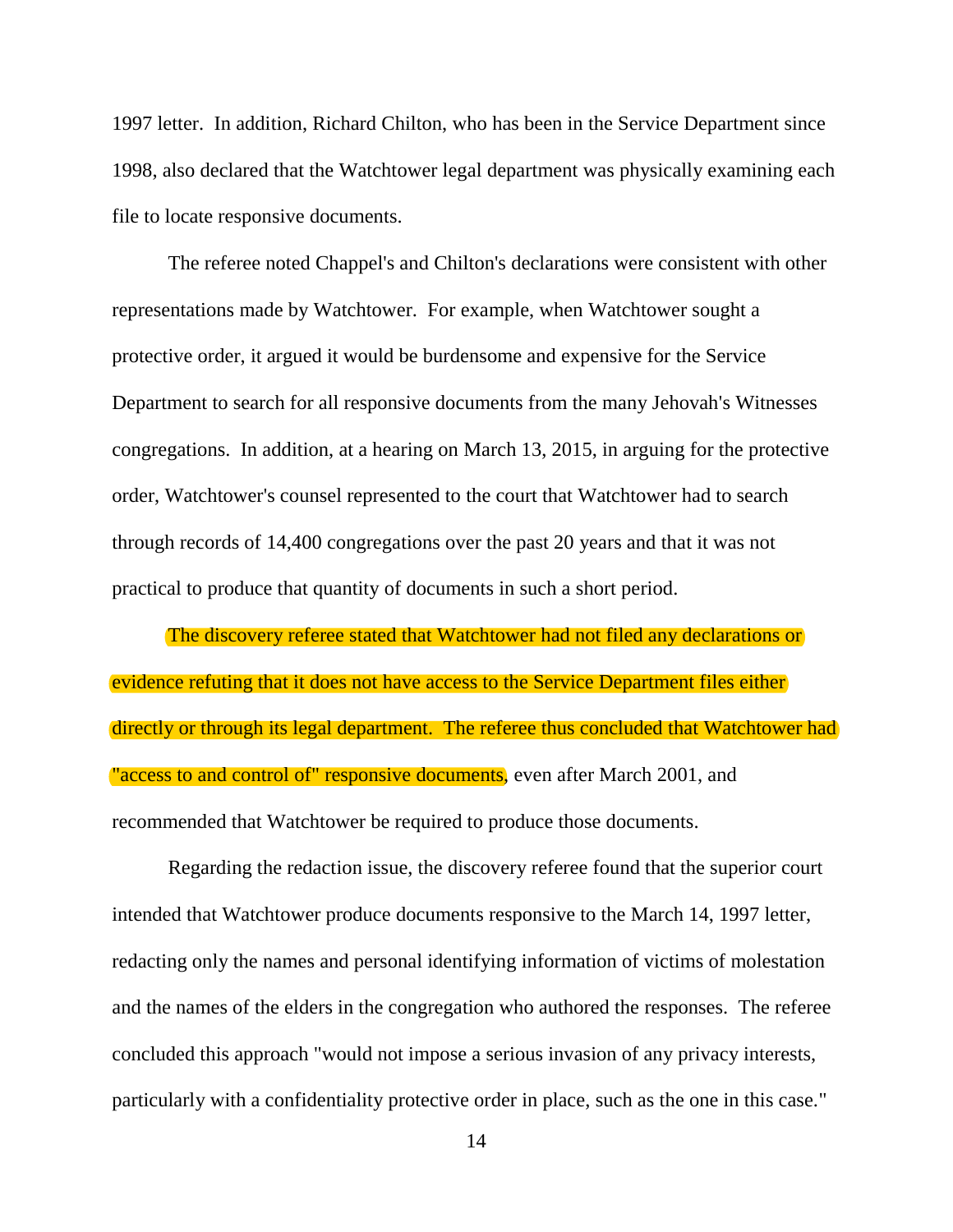Watchtower filed objections to the discovery referee's recommendation and proposed order. It asserted the referee's recommendation regarding the redaction of the responsive documents was contrary to the court's March 13, 2015 order wherein the court ruled that "all personal, identifying information pertaining to any third party/victim should be redacted from the documents to address any privacy concerns." Watchtower also claimed the discovery referee's recommendation disregarded privacy rights of other people mentioned in the responsive documents.

Additionally, Watchtower argued that the discovery referee incorrectly determined that Watchtower had to produce responsive documents after March 2001. Watchtower again emphasized that CCJW and Watchtower are separate entities, the document request is aimed only at Watchtower, and that the referee's recommendation was a tacit finding that Watchtower and CCJW are alter egos.

After hearing oral argument and considering the objections, the superior court agreed with the discovery referee's recommendation and entered an order, dated March 25, 2016, adopting that recommendation.

#### On April 8, 2016, Watchtower's counsel "unequivocally informed" the superior

court that it would not comply with the March 25, 2016 order. Padron then asked to reinstate its motion for terminating sanctions, and the court set a hearing on that motion for April 29, 2016.3 However, on April 14, 2016, we issued our opinion in *Lopez*, *supra*,

 $\overline{a}$ 

<sup>3</sup> Padron previously filed a motion for terminating sanctions in early 2015, which the court denied as premature.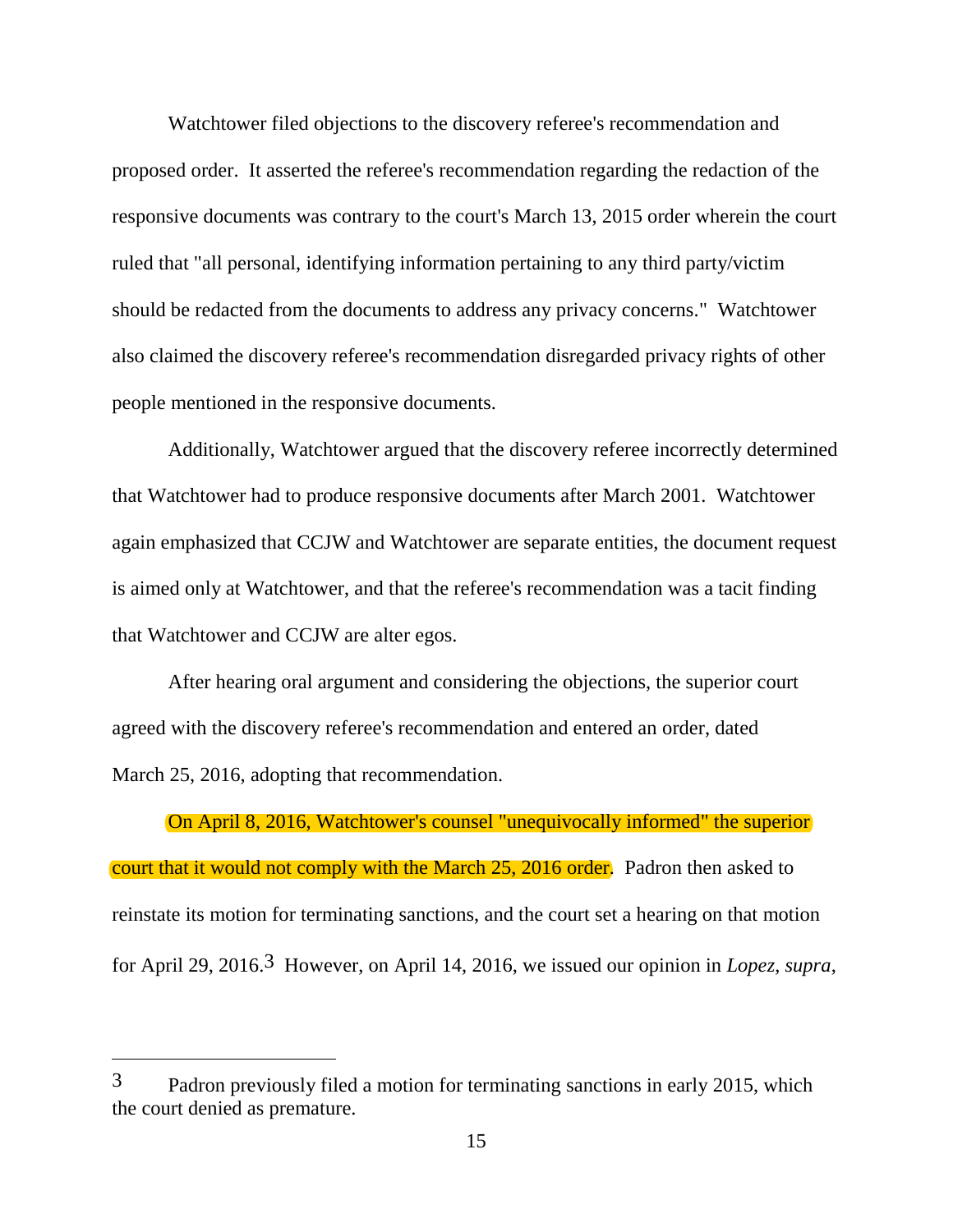246 Cal.App.4th 566. In that case, among other things, we reversed a superior court order imposing terminating sanctions in the first instance and directed that on remand the superior court must begin with a lesser sanction before progressing to terminating sanctions.4 (*Id*. at p. 606.)

In light of *Lopez, supra*, 246 Cal.App.4th 566, Watchtower filed a petition for writ of mandate and request for immediate stay, seeking to avoid complying with the superior court's March 25, 2016 order. We denied the petition. Padron then filed a motion for monetary sanctions based on Watchtower's refusal to comply with the March 25, 2016 order.

Watchtower opposed the motion for sanctions. It argued the March 25, 2016 order was invalid because it violated the privacy rights of nonparties. In addition, Watchtower maintained the motion should be denied because the award of sanctions hinged on an "improper discovery order." More specifically, Watchtower asserted the court could not order it to produce documents received by CCJW. It also insisted the superior court lacked subject matter jurisdiction to resolve "questions about the internal structure and operations of a religion" and did so by determining that Watchtower had to produce documents after March 2001. Finally, Watchtower argued Padron could not show it willfully refused to produce CCJW's documents and the requested "harsh" sanctions were improper.

<sup>4</sup> In *Lopez*, *supra,* 246 Cal.App.4th 566, Watchtower, among other things, refused to produce any documents responsive to request number 12 despite being ordered to do so. (*Id.* at p. 587.)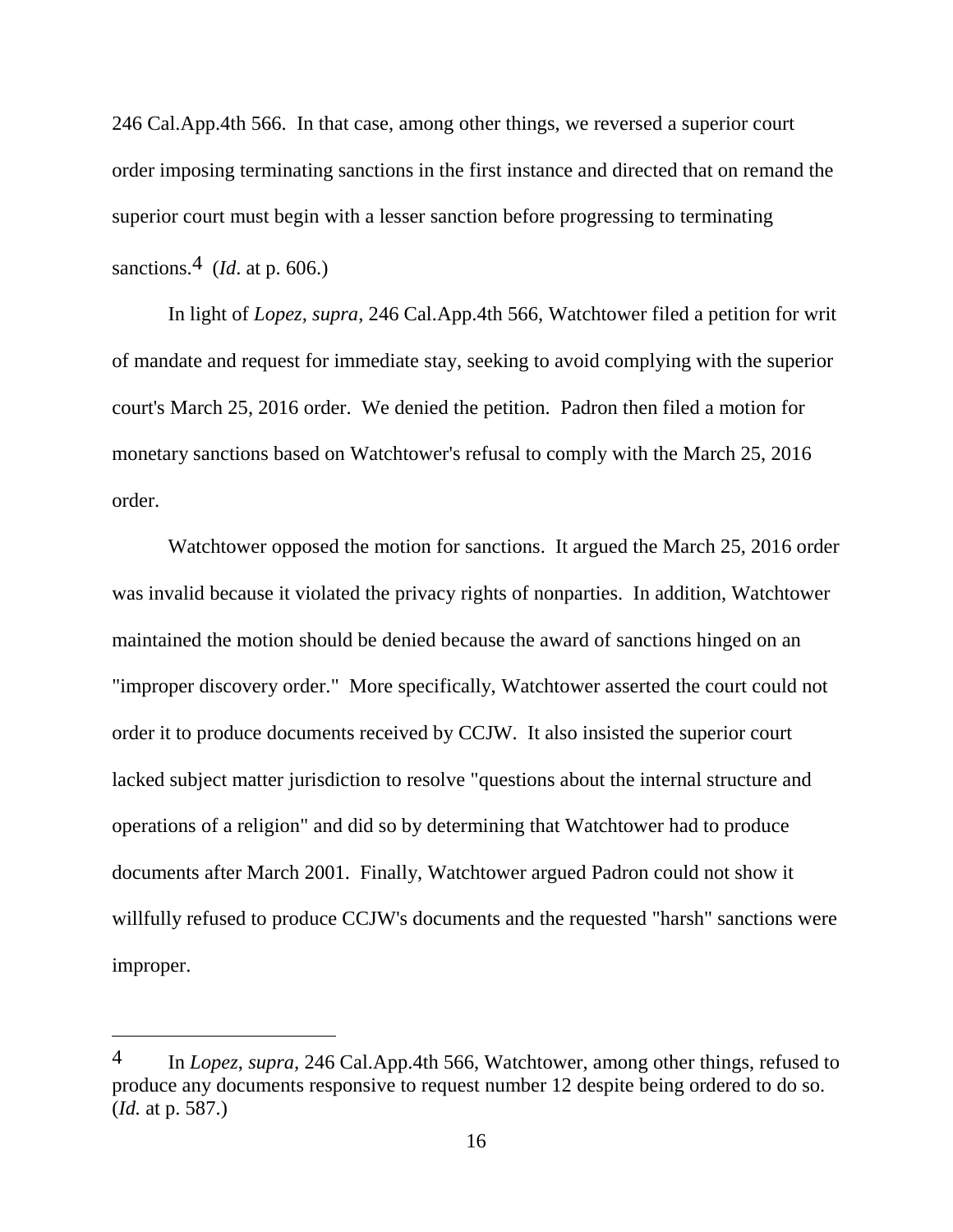After entertaining oral argument, the superior court granted Padron's motion for

monetary sanctions. The court explained:

"In this case, there is a clear failure to comply with a discovery order on the part of Watchtower. First, Watchtower failed to properly comply with the court's March 13, 2015 [order] and produced documents with excessive redactions. After the court adopted the Discovery Referee's Recommendation as an order, Watchtower has unequivocally stated it will not comply. By the time of the hearing on the motion for sanctions, it will have been over a year since the initial order and almost three months since the Recommendation was adopted. In the period since the Recommendation was adopted, Watchtower has shown no effort or willingness to comply with the discovery order.

"Based upon the history in this case and Watchtower's statements at the April 8, 2016 [hearing], the court finds that Watchtower's failure to comply is willful. Watchtower argues that its failure is not willful because it has no control over CCJW documents. However, Watchtower clearly has control over the documents it has already produced and could revise the redactions with regard to those documents. This is obviously and clearly within the scope of Watchtower's powers which it chooses not to exercise. Continuing to repeat its prior unsuccessful arguments in opposition to the discovery order further illustrates Watchtower's obstinacy in compliance. Further, based upon the unambiguous statements made by Watchtower's counsel, there is no reasonable dispute that Watchtower is simply refusing even to attempt to comply with the court's order."

The court also noted that much of Watchtower's opposition was akin to a motion to reconsider the court's previous discovery order and thus improper. The court declined to consider any new or further arguments on the merits of the discovery order. Following *Lopez*, *supr*a, 246 Cal.App.4th at page 605, the court found that the "imposition of a significant monetary penalty for everyday Watchtower does not search for documents or fails to produce documents is an appropriate first step in issuing discovery sanctions."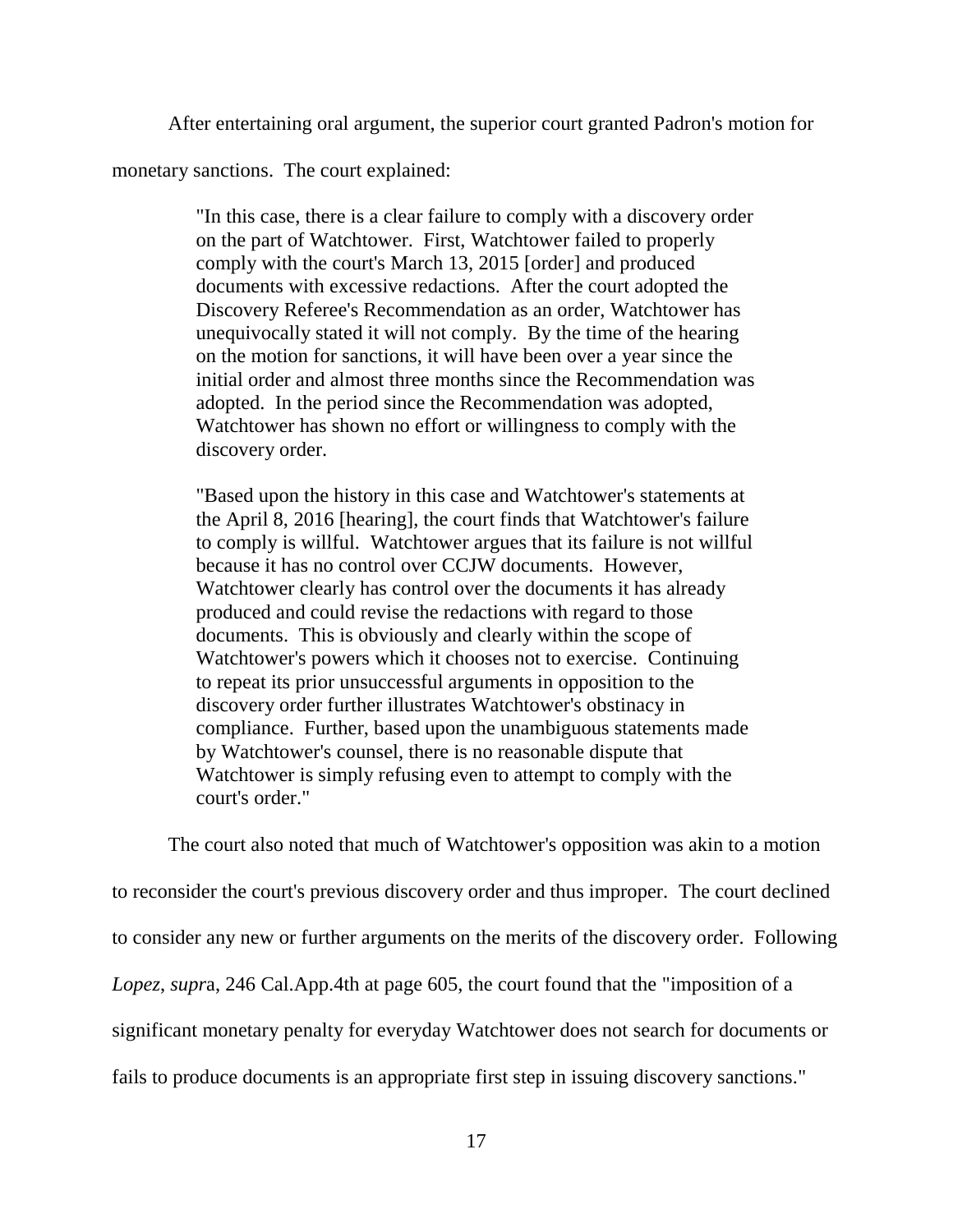The court therefore sanctioned Watchtower \$2,000 per day for every day Watchtower did not produce responsive documents and \$2,000 per day for every day Watchtower did not search for responsive documents. The court further explained, "[i]n view of the acknowledged substantial net worth of [Watchtower<sup>5</sup>], the court determines that the total daily amount of sanctions of \$4,000 per day should be sufficient to determine if [Watchtower] will comply with the discovery order and is not overly harsh."

Watchtower timely appealed.

 $\overline{a}$ 

## DISCUSSION

### I

#### *MONETARY SANCTIONS FOR DISCOVERY ABUSE*

### A. Standard of Review

"The trial court has broad discretion in selecting discovery sanctions, subject to reversal only for abuse. [Citations.] The trial court should consider both the conduct being sanctioned and its effect on the party seeking discovery and, in choosing a sanction, should ' "attempt[ ] to tailor the sanction to the harm caused by the withheld discovery." ' [Citation.] The trial court cannot impose sanctions for misuse of the discovery process as a punishment. [Citation.] [¶] The discovery statutes evince an incremental approach to discovery sanctions, starting with monetary sanctions and ending with the ultimate sanction of termination. 'Discovery sanctions "should be appropriate to the dereliction,

<sup>5</sup> There is evidence in the record that Watchtower owns real property valued at \$1.3 billion.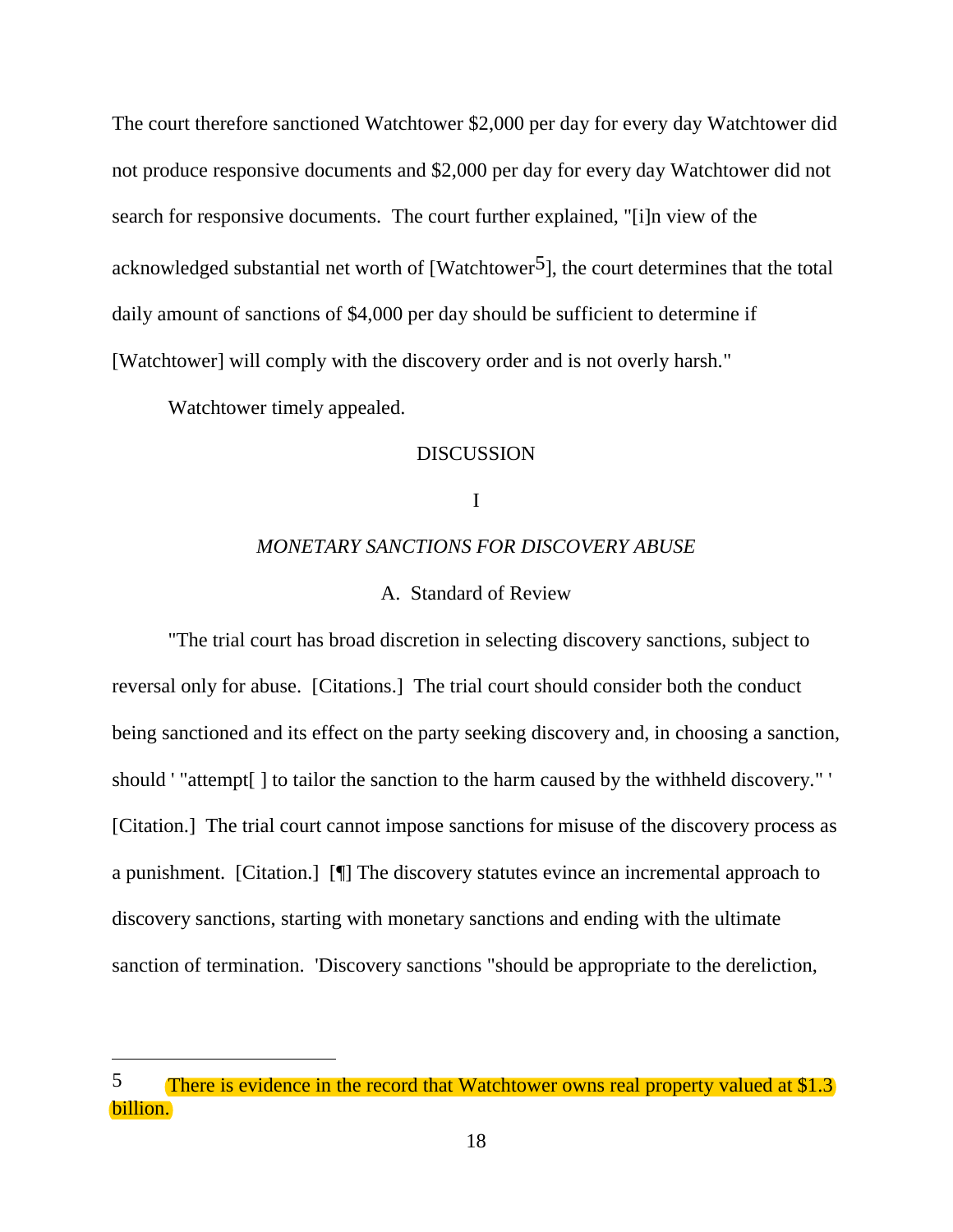and should not exceed that which is required to protect the interests of the party entitled to but denied discovery." ' [Citation.] If a lesser sanction fails to curb misuse, a greater sanction is warranted: continuing misuses of the discovery process warrant incrementally harsher sanctions until the sanction is reached that will curb the abuse. 'A decision to order terminating sanctions should not be made lightly. But where a violation is willful, preceded by a history of abuse, and the evidence shows that less severe sanctions would not produce compliance with the discovery rules, the trial court is justified in imposing the ultimate sanction.' " (*Doppes v. Bentley Motors, Inc.* (2008) 174 Cal.App.4th 967, 992 (*Doppes*).) "Discovery sanctions are intended to remedy discovery abuse, not to punish the offending party. Accordingly, sanctions should be tailored to serve that remedial purpose, should not put the moving party in a better position than he would otherwise have been had he obtained the requested discovery, and should be proportionate to the offending party's misconduct." (*Williams v. Russ* (2008) 167 Cal.App.4th 1215, 1223.)

"We review the trial court's order under the abuse of discretion standard and resolve all evidentiary conflicts most favorably to the trial court's ruling. We will reverse only if the trial court's order was arbitrary, capricious, or whimsical. It is appellant's burden to affirmatively demonstrate error and where the evidence is in conflict, we will affirm the trial court's findings. [Citation.] We presume the trial court's order was correct and indulge all presumptions and intendments in its favor on matters as to which it is silent." (*Williams v. Russ*, *supra*, 167 Cal.App.4th at p. 1224; see *Liberty Mutual Fire Ins. Co. v. LcL Administrators, Inc.* (2008) 163 Cal.App.4th 1093, 1102 ["[s]anction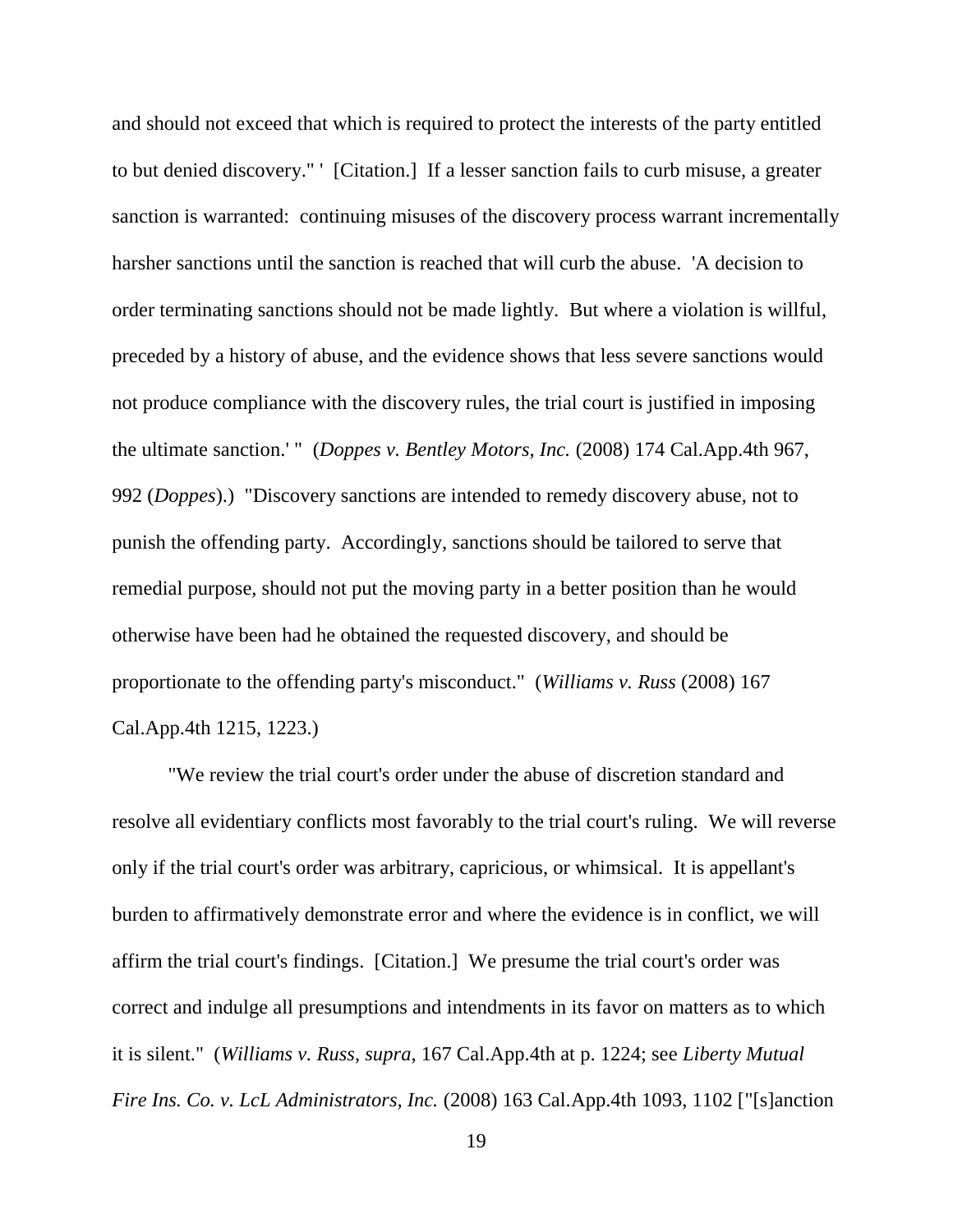orders are 'subject to reversal only for arbitrary, capricious or whimsical action' "]; *Miranda v. 21st Century Ins. Co.* (2004) 117 Cal.App.4th 913, 928 [" '[i]n choosing among its various options for imposing a discovery sanction, a trial court exercises discretion, subject to reversal only for manifest abuse exceeding the bounds of reason' "].) The question on appeal "is not whether the trial court should have imposed a lesser sanction; rather, the question is whether the trial court abused its discretion by imposing the sanction it chose." (*Do It Urself Moving & Storage, Inc. v. Brown, Leifer, Slatkin & Berns* (1992) 7 Cal.App.4th 27, 36-37.)

### B. Watchtower's Contentions

Watchtower's challenge to the order levying monetary sanctions is multifaceted. As a threshold matter, it contends the court lacked the authority to impose a \$4,000 per day sanction for discovery abuse. Watchtower also maintains that the court could not impose any sanction with respect to documents possessed by CCJW because CCJW is not a party and has not been served with any subpoena for the production of documents in this matter. Additionally, Watchtower asserts the court, in imposing sanctions, exceeded its jurisdiction by addressing issues of religious polity and administration. Finally, Watchtower insists it acted with substantial justification in refusing to comply with the March 25, 2016 order.

C. The Superior Court's Authority to Issue Monetary Sanctions

Watchtower maintains that the superior court lacked the authority to levy monetary sanctions in the amount of \$4,000 per day. It asserts the court could only order Watchtower to pay Padron's costs and expenses in seeking to enforce the discovery order.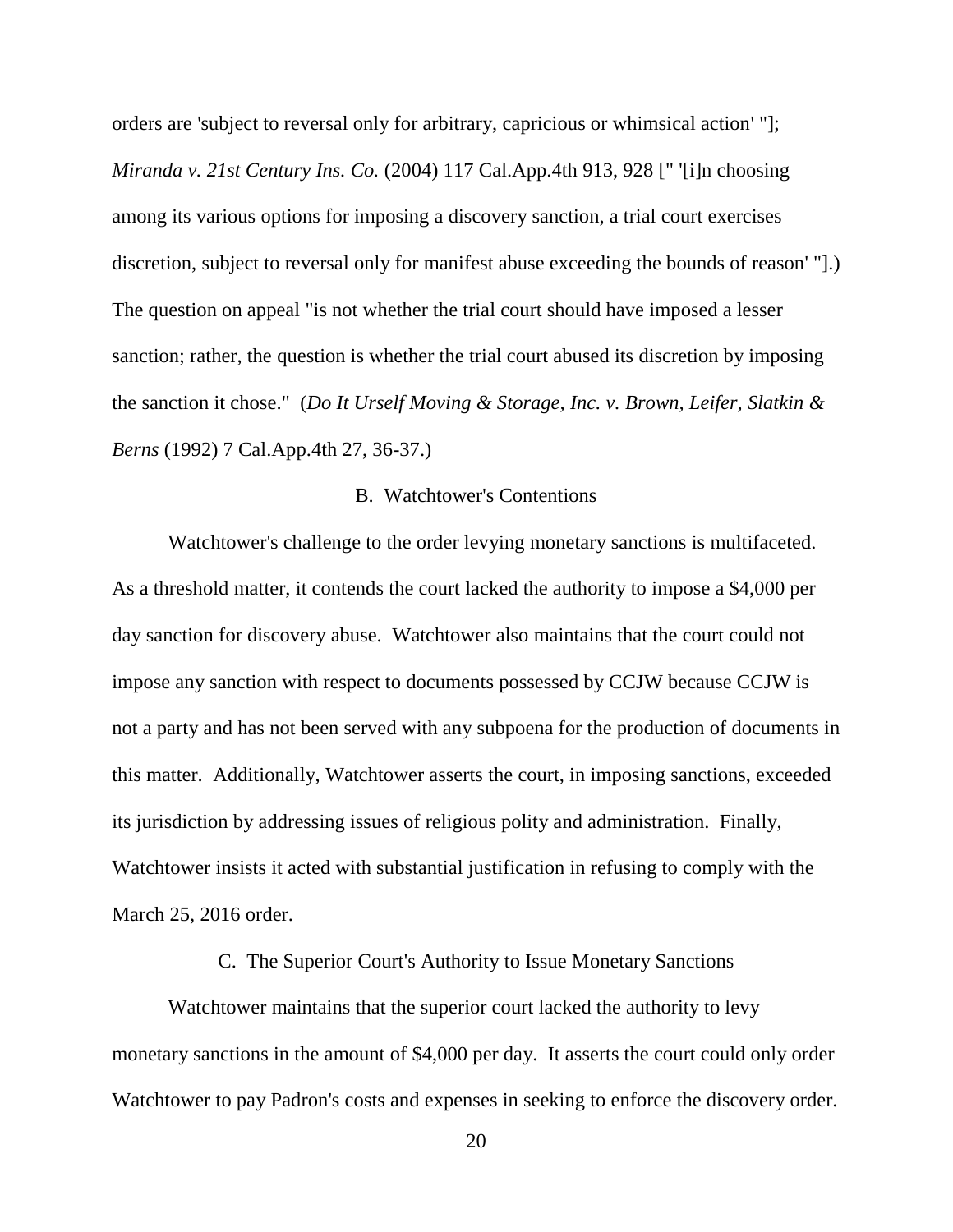Watchtower characterizes the sanctions as punitive and harsh. In addition, it claims that the sanction is for potential future conduct, and thus, is invalid. We reject these contentions.

Below, the superior court followed *Lopez*, *supra*, 246 Cal.App.4th 566 when it issued the \$4,000 per day monetary sanctions. In that case, the superior court entered an order (the Lopez order) adopting the discovery referee's recommendation, requiring Watchtower to produce documents in response to a request identical to request number 12 here.6 (*Id*. at pp. 576, 583.) After Watchtower refused to produce responsive documents, the plaintiff's attorney brought a motion for terminating sanctions. In granting the motion, the superior court noted that Watchtower had willfully and repeatedly refused to comply with the court's discovery order. (*Id*. at p. 586.) The court further noted that in opposing the motion for sanctions, Watchtower attempted to reargue and challenge several underlying discovery orders. (*Id*. at p. 587.)

Among other issues on appeal, Watchtower challenged the court's imposition of terminating sanctions. (*Lopez*, *supra*, 246 Cal.App.4th at p. 603.) Despite acknowledging a superior court's broad discretion to sanction a party for discovery abuses, we noted that terminating sanctions is a drastic penalty that should be used sparingly. (*Id.* at p. 604.) We observed: "The discovery statutes thus 'evince an incremental approach to discovery sanctions, starting with monetary sanctions and ending

<sup>6</sup> The Lopez order also required Watchtower to produce a certain individual for a PMQ deposition as well as produce documents to an additional request for production. We do not discuss portions of the *Lopez* opinion addressing those two requirements.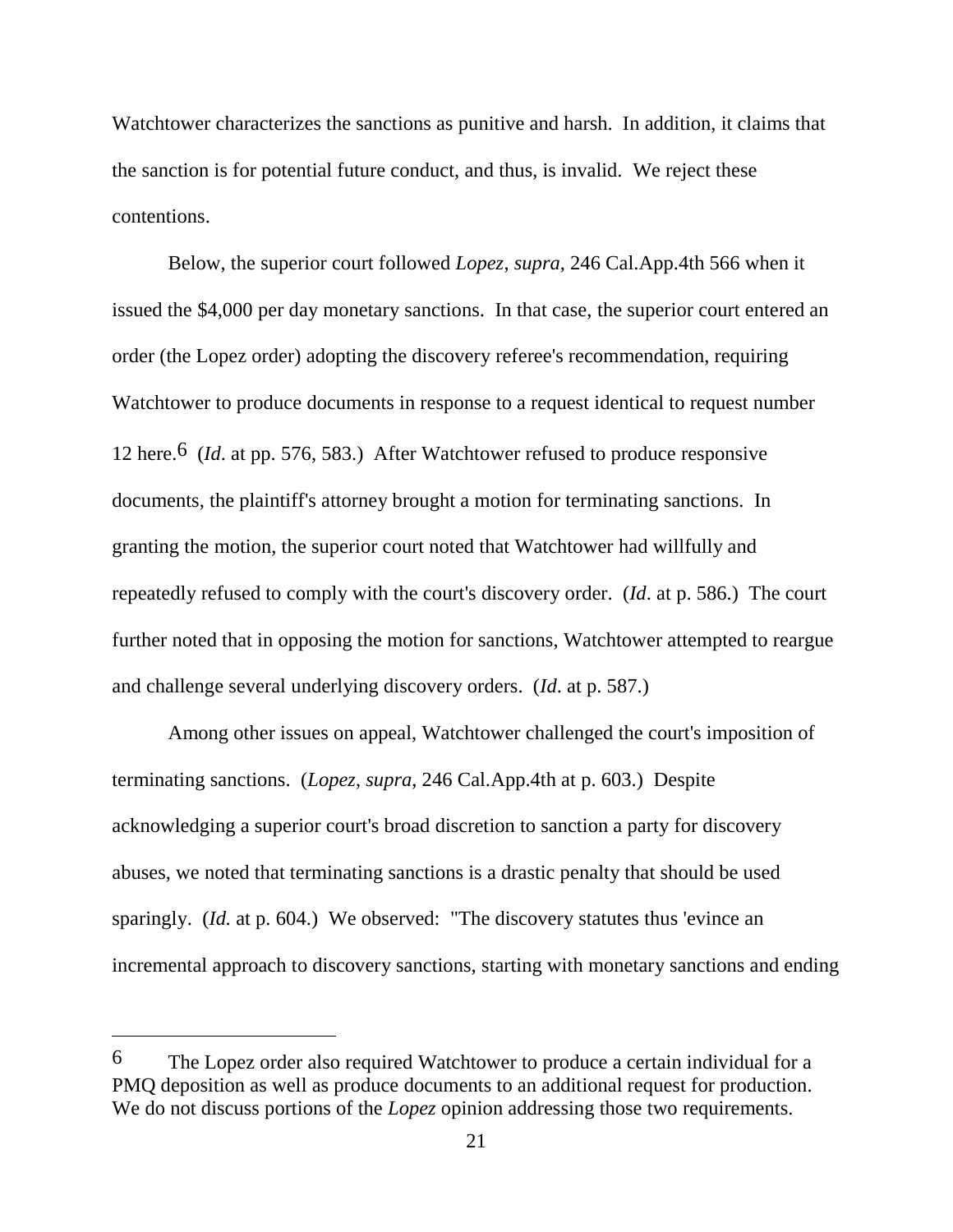with the ultimate sanction of termination.' [Citation.] Although in extreme cases a court has the authority to order a terminating sanction as a first measure [citations], a terminating sanction should generally not be imposed until the court has attempted less severe alternatives and found them to be unsuccessful and/or the record clearly shows lesser sanctions would be ineffective." (*Id*. at pp. 604-605; italics omitted.) We agreed with the superior court that Watchtower willfully failed to comply with the Lopez order, but we were concerned that terminating sanctions were the first and only sanction the court levied. (*Id*. at p. 605.) As such, we determined the court erred in imposing terminating sanctions, reasoning:

> "The fundamental flaw with the court's approach is that there is no basis in the record showing the court could not have obtained Watchtower's compliance with lesser sanctions or that another sanction could not effectively remedy the discovery violation. To the contrary, the record supports that the court had numerous tools at its disposal to compel compliance before imposing the ultimate sanction. For example, the court could have imposed a significant monetary penalty for every day Watchtower did not search for the documents or for each day the responsive documents were not produced. Alternatively, the court could have imposed evidentiary or issue sanctions to replace the information that would or could be included within those documents. When a party does not produce ordered documents, the court is entitled to infer the documents would contain evidence damaging to that party's case and instruct the jury accordingly. [Citation.] Thus, as Watchtower now proposes 'the trial court could have . . . ordered an issue sanction that would have precluded Watchtower from disputing certain aspects of liability at trial.' Or—if the case proceeded to the punitive damage stage—the court could have considered instructing the jury that Watchtower refused to produce documents concerning subsequent child sexual abuse incidents, and from that the jury could infer Watchtower had engaged in a pattern and practice of ignoring and/or ratifying sexual abuse by its agents." (*Id*. at pp. 605-606.)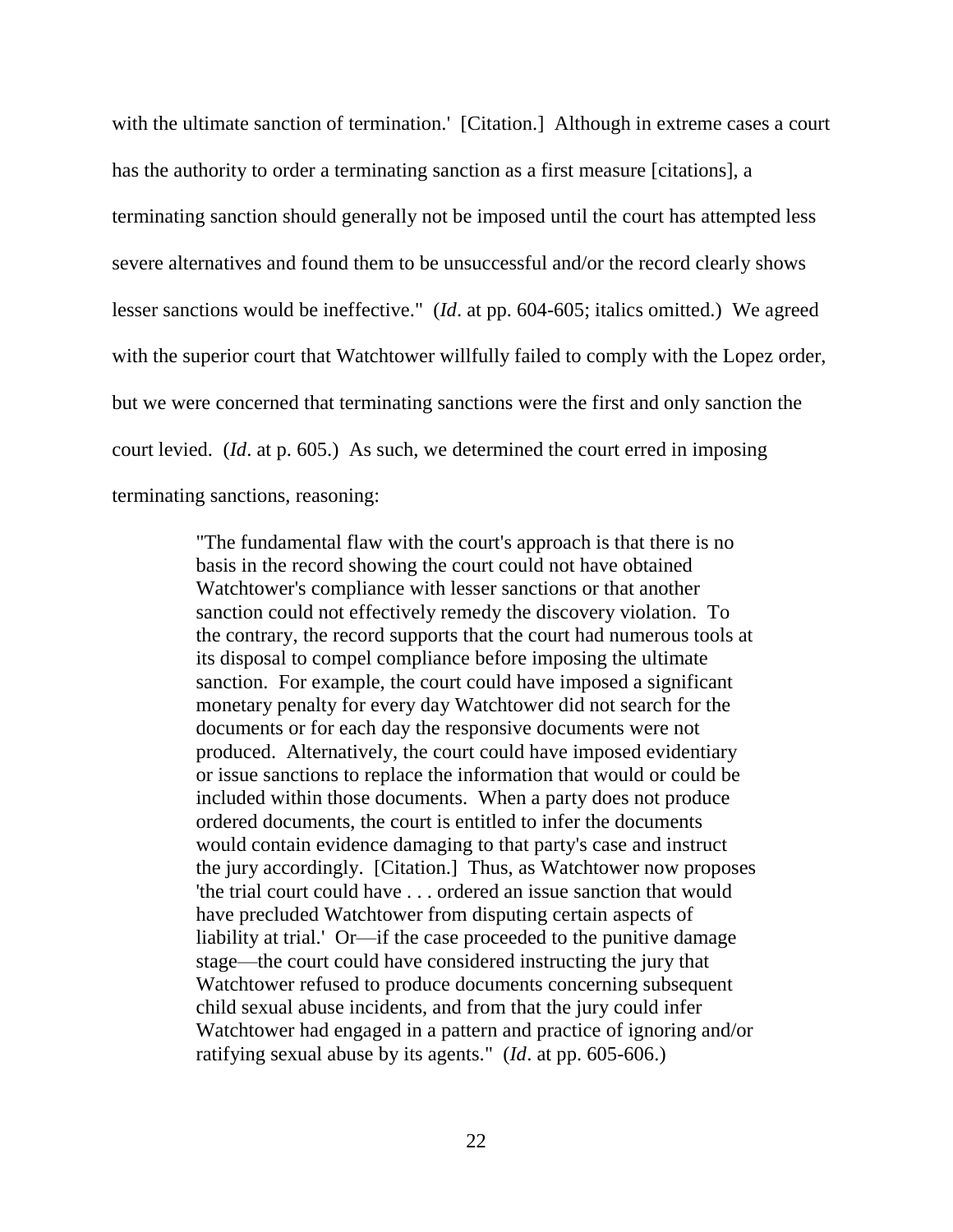This case is similar to *Lopez, supra*, 246 Cal.App.4th 566. Like in *Lopez*, the superior court has ordered Watchtower to produce documents in response to request number 12. As it did in *Lopez*, Watchtower is refusing to comply with a discovery order. Watchtower is yet again arguing against the underlying discovery orders, repeating the very same arguments that the superior court repeatedly rejected (i.e., the documents are irrelevant, the burden to produce the documents is too great, the documents are privileged, third party privacy rights are implicated, and the production of documents would violate Watchtower's First Amendment rights). (See *id*. at pp. 590-599.) Here, like in *Lopez,* Watchtower willfully refuses to comply with a discovery order, claiming the underlying discovery order is incorrect. And there is no indication that Watchtower will comply with the March 25, 2016 order. Indeed, here, it makes many of the same arguments about the discoverability of the documents that we rejected in *Lopez* and the superior court rejected below. As we discuss later in this opinion, we too discard Watchtower's challenges to the discoverability of documents responsive to request number 12.

Against this backdrop, we reiterate that a superior court possesses certain tools to encourage a party to comply with a discovery order. As we concluded in *Lopez*, *supra*, 246 Cal.App.4th 566, terminating sanctions *might b*e too severe as a first measure. However, because a court has broad discretion to manage discovery (see *Pomona Valley Hospital Medical Center v. Superior Court, supra,* 209 Cal.App.4th at p. 692), including selecting an appropriate penalty for a party's refusal to obey a discovery order (see *Lopez*, *supra*, at p. 604), a court could take an incremental approach, appropriate to the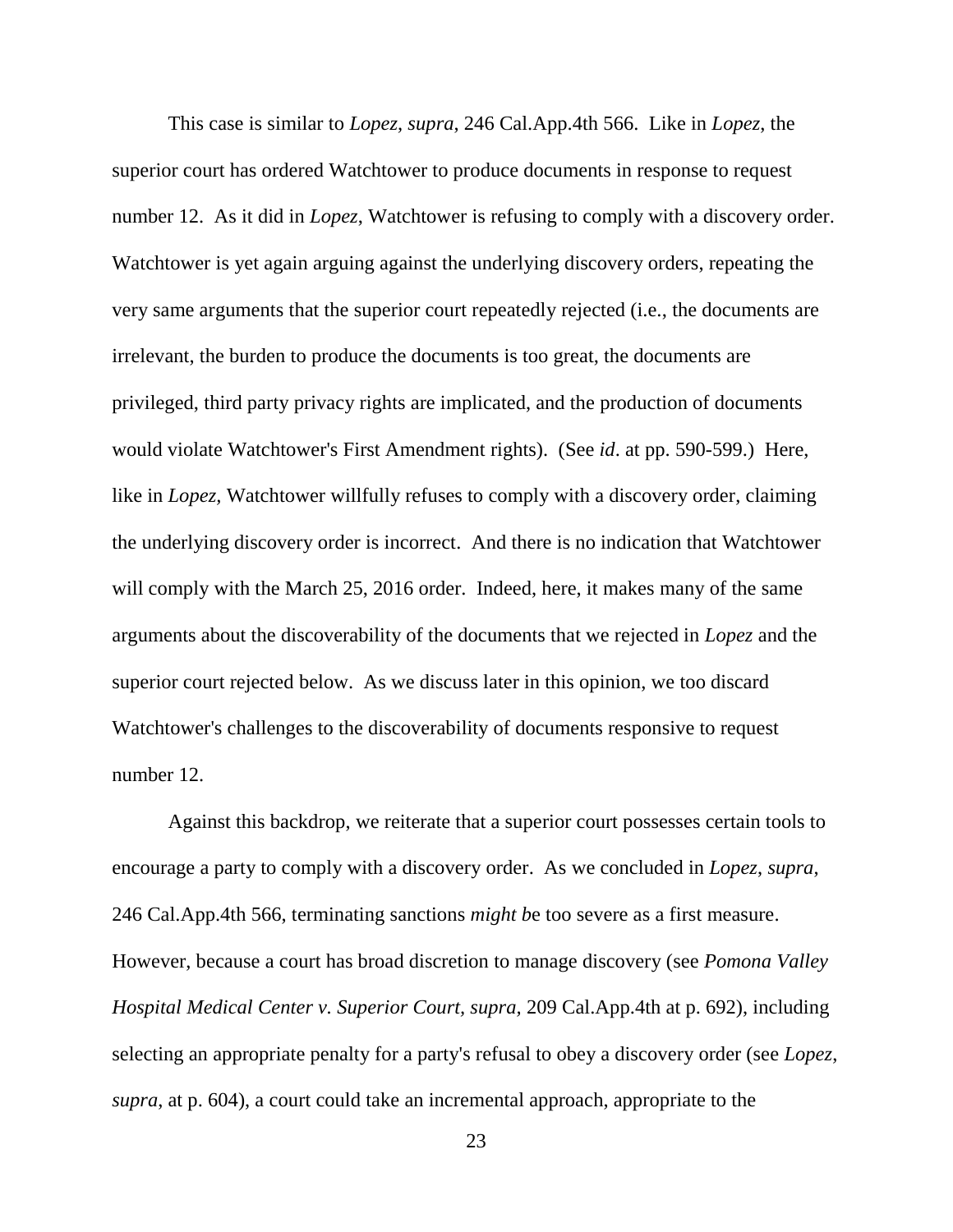dereliction and tailored to the harm caused by the withheld discovery, and impose a considerable monetary sanction to compel compliance with a discovery order (*id*. at pp. 604-605). Not surprisingly, Watchtower disagrees. Instead, it insists a court's authority to impose monetary sanctions is limited by the Civil Discovery Act (Code Civ. Proc., § 2016.010 et seq.) As such, Watchtower claims the court could only sanction it in an amount no greater than Padron's reasonable expenses (including attorney fees) incurred as a result of Watchtower's discovery misuse. (See Code. Civ. Proc., § 2023.030, subd. (a).)

We find Watchtower's argument on this issue peculiar. In *Lopez*, *supra*, 246 Cal.App.4th 566, in arguing terminating sanctions were inappropriate, Watchtower insisted, in its opening brief, the superior court "had many other options at its disposal." Watchtower then provided us with an example of one of those options: "[T]he trial court could have issued monetary sanctions in an amount which increased incrementally with the passage of time, or with Watchtower's concomitant failure to produce the documents in question by certain procedural landmarks."<sup>7</sup> So when faced with terminating sanctions, Watchtower asserted the superior court was obligated to first impose lesser sanctions, like monetary sanctions. It did not argue that the monetary sanctions could only be in the amount of the plaintiff's reasonable costs. In fact, it argued, as an

<sup>7</sup> In connection with his respondent's brief, Padron submitted a request for judicial notice regarding portions of Watchtower's opening brief in *Lopez*, *supra*, 246 Cal.App.4th 566. We grant the request for judicial notice and consider the submitted portion of Watchtower's opening brief as a part of the record before us.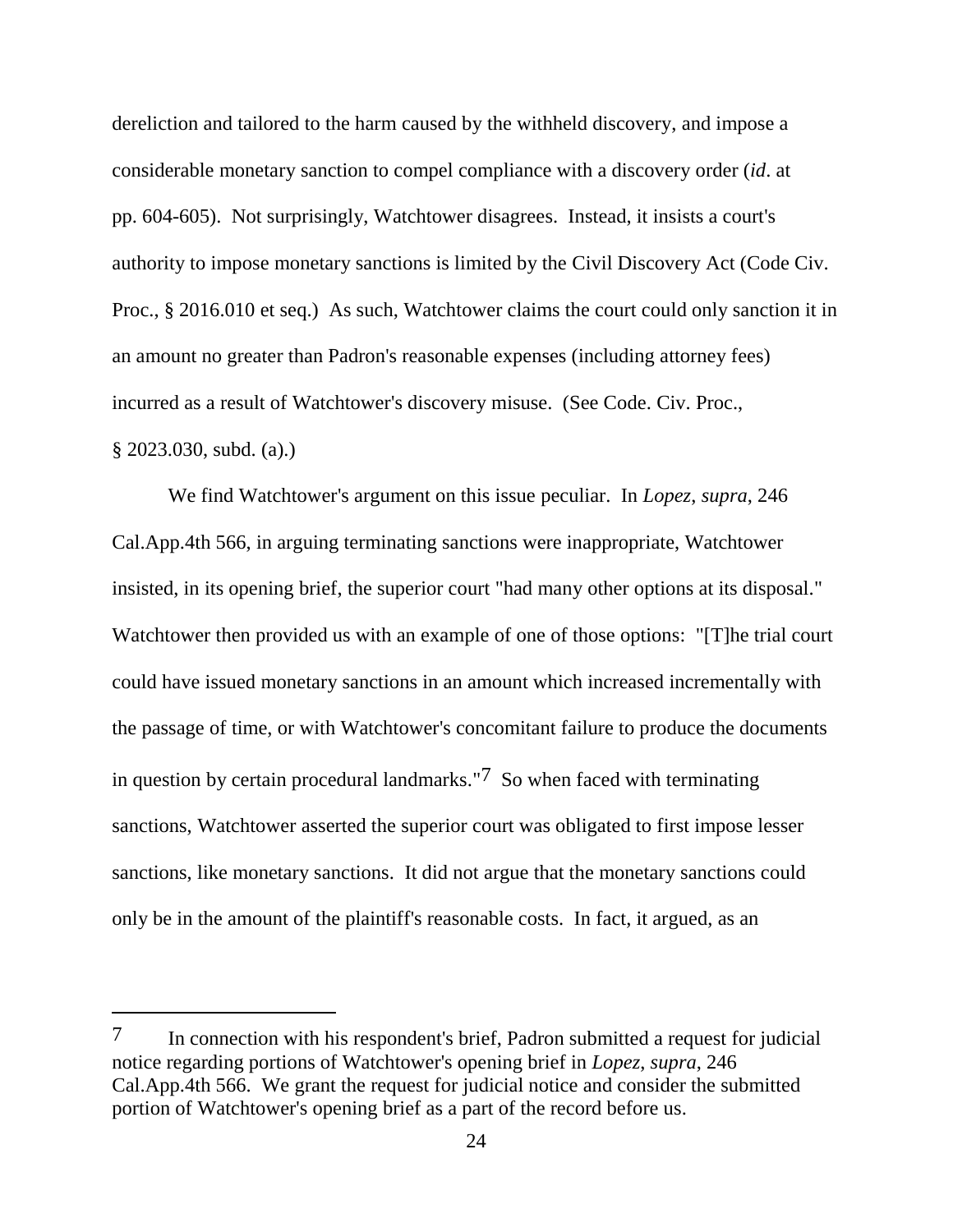appropriate sanction, an increasing monetary sanction for noncompliance over a period of time or for failing to comply with the order by certain procedural benchmarks. We agreed with this argument and even incorporated it in our opinion when we echoed Watchtower's assertion, "For example, the court could have imposed a significant monetary penalty for every day Watchtower did not search for the documents or for each day the responsive documents were not produced." (See *id.* at p. 605.) Alternatively stated, we adopted Watchtower's position and used it to explain our determination that terminating sanctions were improper without utilizing lesser sanctions.

Based on its arguments in *Lopez*, *supra*, 246 Cal.App.4th 566, Padron maintains that Watchtower should be judicially estopped from arguing the monetary sanctions here were unauthorized. We agree.

" ' " 'Judicial estoppel precludes a party from gaining an advantage by taking one position, and then seeking a second advantage by taking an incompatible position. [Citations.] The doctrine's dual goals are to maintain the integrity of the judicial system and to protect parties from opponents' unfair strategies. [Citation.] . . .' " [Citation.] The doctrine applies when "(1) the same party has taken two positions; (2) the positions were taken in judicial or quasi-judicial administrative proceedings; (3) the party was successful in asserting the first position (i.e., the tribunal adopted the position or accepted it as true); (4) the two positions are totally inconsistent; and (5) the first position was not taken as a result of ignorance, fraud, or mistake." ' " (*People v. Castillo* (2010) 49 Cal.4th 145, 155; italics omitted.) "[J]udicial estoppel is an equitable doctrine, and its application, even where all necessary elements are present, is discretionary." (*MW Erectors, Inc. v.*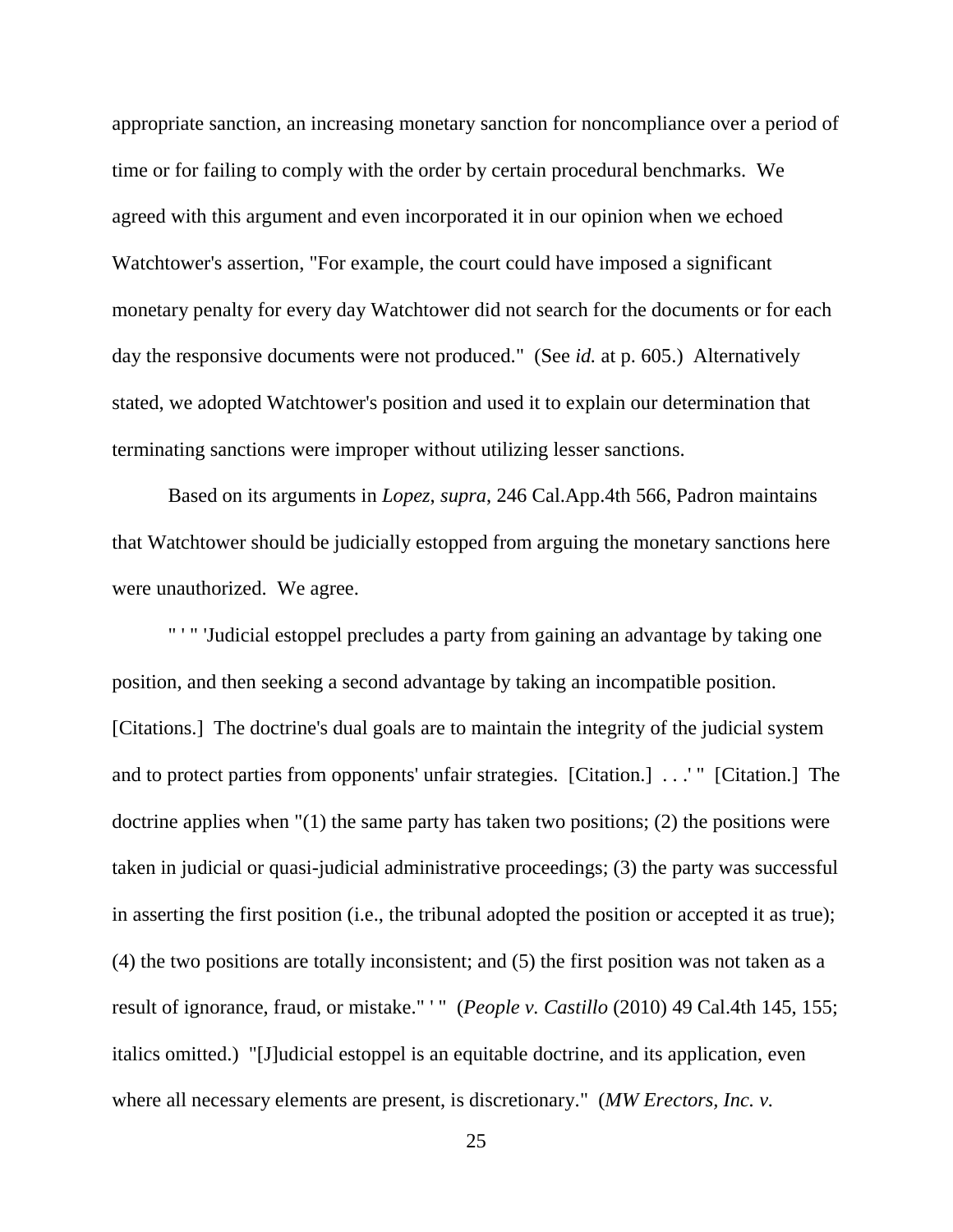*Niederhauser Ornamental & Metal Works Co., Inc.* (2005) 36 Cal.4th 412, 422; italics omitted.)

Here, we find all the elements of judicial estoppel present. Watchtower has taken two positions. In *Lopez, supra*, 266 Cal.App.4th 566, it argued monetary sanctions, untethered to the plaintiff's reasonable costs, were appropriate. In the instant matter, Watchtower now claims the superior court was not authorized to issue such sanctions. Watchtower has taken these contrary positions in two separate cases before this court. Watchtower was successful in asserting its first position in *Lopez*. Indeed, we included Watchtower's example of monetary sanctions in our opinion in *Lopez*. (*Id*. at p. 605.) Watchtower's argument here that such monetary sanctions are not authorized is totally inconsistent with its position in *Lopez*. Finally, there is no indication in the record that Watchtower took its first position based on ignorance, fraud, or mistake.

Watchtower argues that *Lopez, supra,* 246 Cal.App.4th 566 and the instant matter are too different for the application of judicial estoppel. We are not persuaded. Both *Lopez a*nd the instant matter concern Watchtower's refusal to comply with a discovery order regarding the production of documents in response to request number 12. The fact that the sanctions the superior court ordered in the two cases were different is not of the moment. In response to terminating sanctions in *Lopez*, Watchtower argued monetary sanctions, including increasing monetary sanctions for noncompliance with a court order, were appropriate. However, in the instant action, where the superior court imposed a monetary sanction, Watchtower now argues such monetary sanctions are not authorized. We cannot contemplate a more apt circumstance in which to apply judicial estoppel.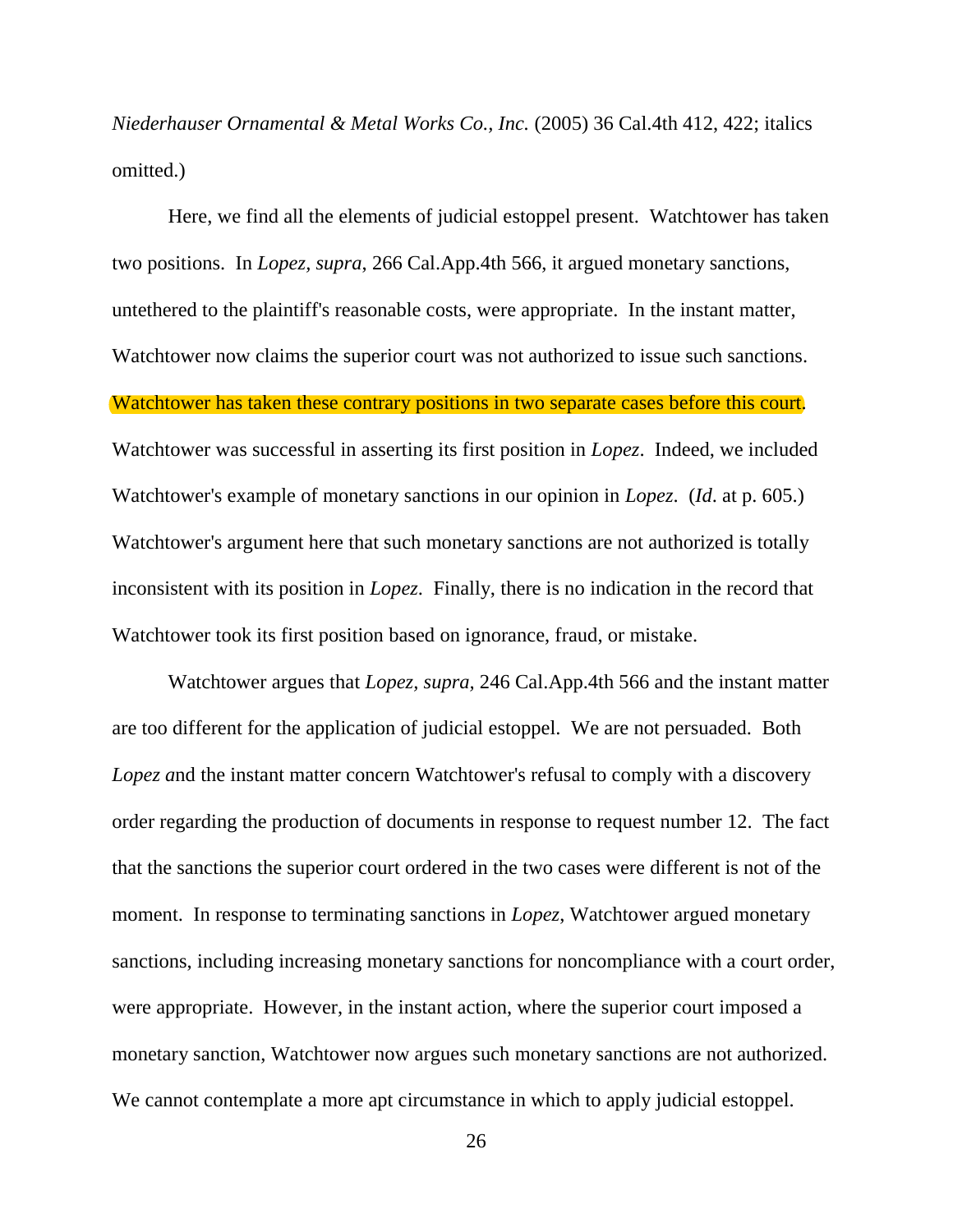Nevertheless, even if we were not to apply judicial estoppel, we would conclude the superior court was authorized to issue the monetary sanctions below. "California courts . . . retain flexibility to exercise historic inherent authority in modern circumstances, fashioning procedures and remedies as necessary to protect litigants' rights." (*Stephen Slesinger, Inc. v. Walt Disney Co.* (2007) 155 Cal.App.4th 736, 762.) "[T[he power to impose sanctions under the Civil Discovery Act [citation] supplements, but does not supplant, a court's inherent power to deal with litigation abuse." (*Id*. at p. 763.) Here, it is beyond debate that Watchtower has abused the litigation process and has shown little respect for the superior court's authority.

Watchtower objected and would not agree to produce any documents responsive to request number 12. It sought a protective order that it did not have to produce any documents in response to request number 12. It was unsuccessful, and the court ordered it to produce responsive documents in a limited redacted form. Before producing any documents, Watchtower attempted to reargue its motion for protective order and argued that the responsive documents should be limited to California only. The court rejected Watchtower's argument. Watchtower then represented that it would produce documents subject to a confidentiality and nondisclosure order it would negotiate with Padron. The court entered that confidentiality and nondisclosure order. Watchtower finally produced documents, but they were heavily redacted. In addition, Watchtower produced no documents dated after March 2001.

After meet and confer efforts proved unsuccessful, Padron filed a motion to compel. Watchtower opposed it. The discovery referee considered the motion and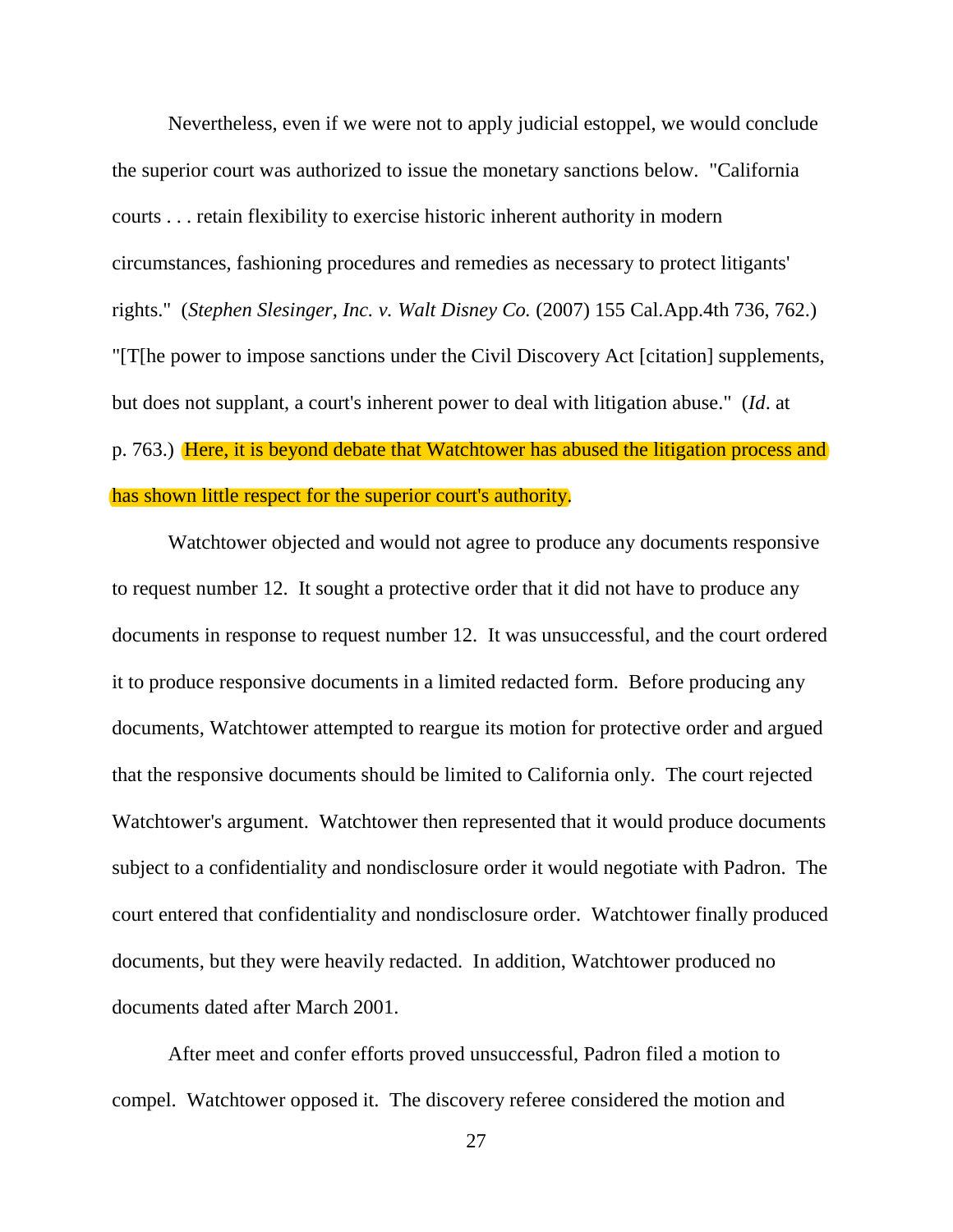issued a recommendation in favor of granting the motion. Watchtower objected to the discovery referee's recommendation, repeating many of its previous arguments against the production of documents in the first instance. The court adopted the discovery referee's recommendation and entered a corresponding order. Watchtower then informed the court that it would not comply with that order. Padron then moved for monetary sanctions. Watchtower again reverted to challenging the underlying discovery order, arguing that it should not have to produce additional or less redacted documents. It lost that argument as well.

In all, Watchtower has argued that it should not have to produce documents in response to request number 12 no fewer than five times. Each time, it has been unsuccessful. The court has allowed Watchtower to make certain redactions in the documents and entered a confidentiality and nondisclosure order to protect sensitive information in the produced documents. Nonetheless, Watchtower refuses to comply with the court order and maintains the court was just wrong. In this sense, it refuses to acknowledge the authority of the court and repudiates the procedures and rules all litigants are supposed to follow in superior court. In these extreme circumstances, we conclude the superior court was authorized to issue the monetary sanctions below. Also, we see nothing in the Civil Discovery Act that expressly prohibits the superior court from imposing monetary sanctions like the ones issued here. **Indeed, we find Watchtower's**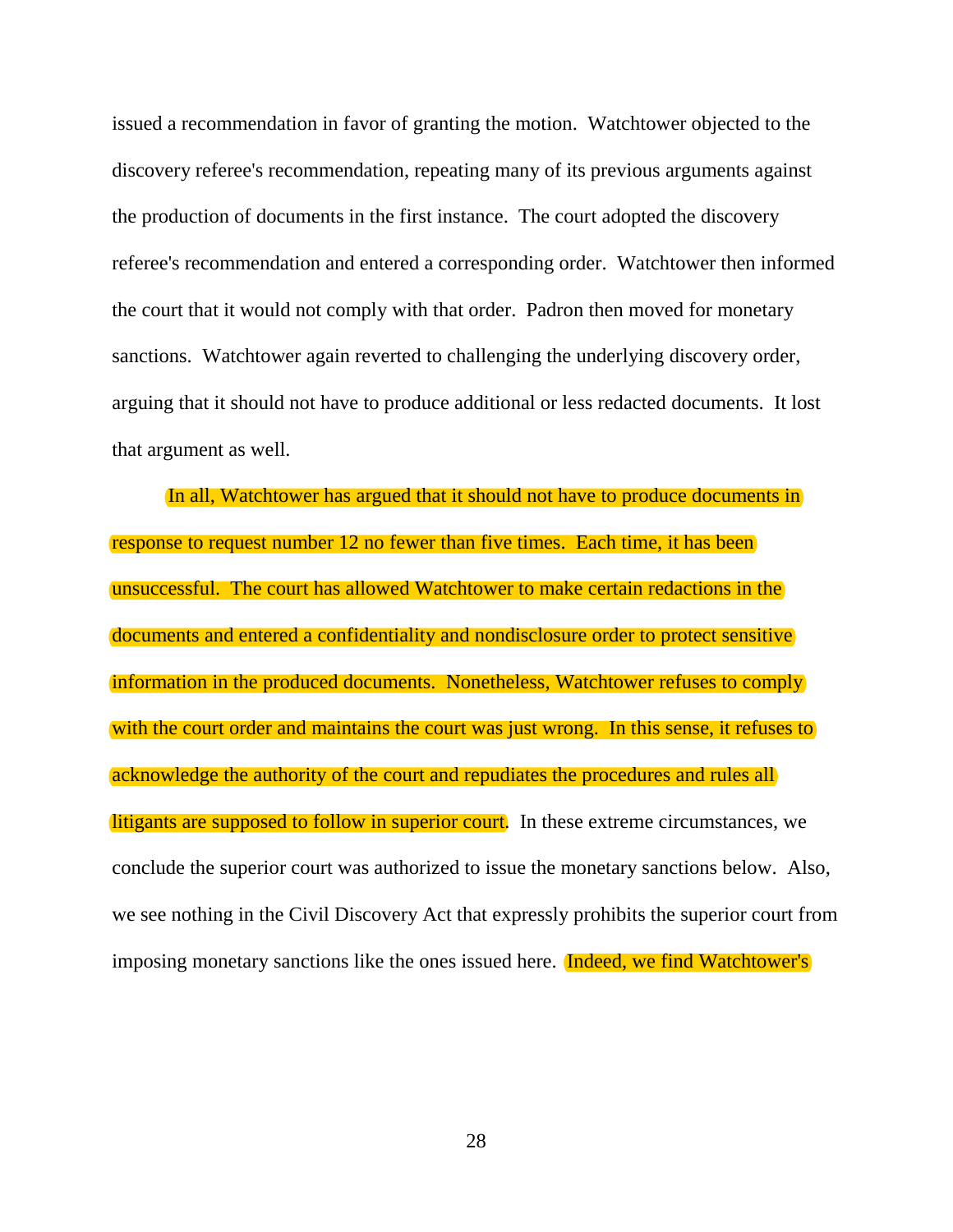conduct so egregious that if it continues to defy the March 25, 2016 order, terminating sanctions appear to be warranted and necessary.<sup>8</sup>

#### D. Responsive Documents After March 2001

Watchtower also argues the order imposing monetary sanctions is invalid because the court could not order Watchtower to produce documents in the custody or control of CCJW. CCJW was created in 2001 and the Service Department began to operate through CCJW in March 2001. Thus, Watchtower argues that it only has possession of documents responsive to request number 12 up to March 2001 and any responsive documents created after that date are in the possession of CCJW. Watchtower points out that CCJW and Watchtower are separate entities; thus, Watchtower concludes the court lacked jurisdiction to compel it to produce a third party's documents. As such, Watchtower claims that the superior court could not sanction it \$2,000 for each day it fails to look for responsive documents dated after March 2001.

However, Watchtower's argument here is off the mark. Watchtower presented evidence that CCJW and it were separate entities. The discovery referee and the court accepted this fact. Padron presented evidence that this distinction was unimportant as

 $\overline{a}$ 

<sup>8</sup> Having determined that the superior court had the authority to issue the subject monetary sanctions, we summarily reject Watchtower's other attacks on the court's authority. Considering Watchtower's stipulated net worth, we do not conclude the amount of the sanctions was harsh or intended to punish Watchtower. To the contrary, it appears the court tried to select an amount that would successfully motivate Watchtower. Additionally, we are not persuaded that the sanctions were improper because they concern some future potential conduct. The sanctions properly apply to Watchtower's current conduct, i.e., refusing to comply with a valid discovery order.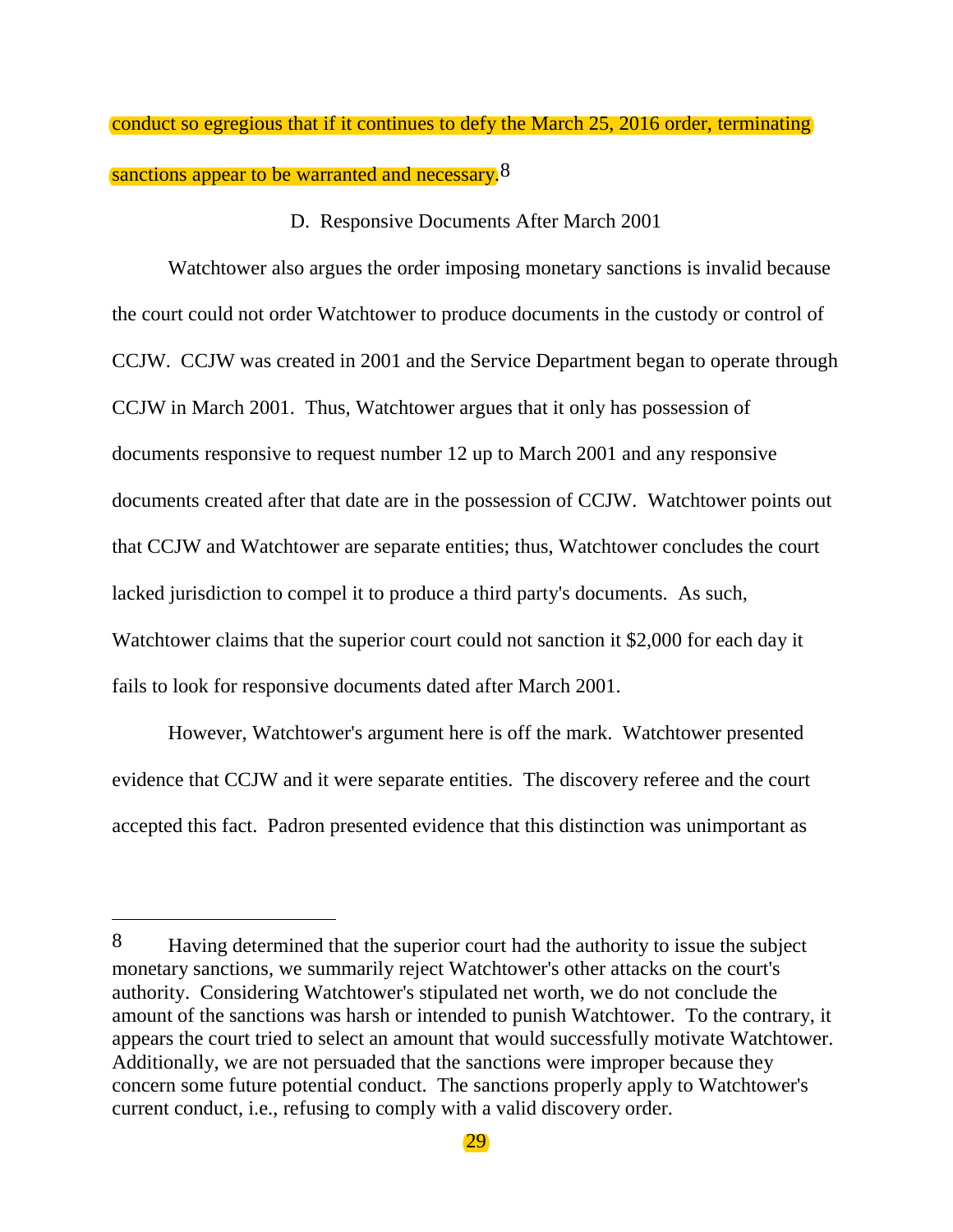Watchtower had access to responsive documents created after March 2001. The discovery referee agreed with Padron, finding that Watchtower had "custody and control of" responsive documents after March 2001. Accordingly, the discovery referee recommended that Watchtower produce "all documents in its possession, custody or control that are responsive to the March 14, 1997 Body of Elders letter regardless of whether addressed to Watchtower or CCJW[.]" The court adopted the referee's findings when it entered the March 25, 2015 order.

When the facts asserted in support of and in opposition to the motion are in conflict, the trial court's factual findings will be upheld if they are supported by substantial evidence. (*HLC Properties, Ltd. v. Superior Court* (2005) 35 Cal.4th 54, 60; *D.I. Chadbourne, Inc. v. Superior Court* (1964) 60 Cal.2d 723, 729.) In its opening brief, Watchtower does not explain why substantial evidence does not support the court's conclusion that Watchtower had custody and control of responsive documents after March 2001. Instead, it merely points to facts supporting its position and argues that the superior court did not properly consider that evidence. Put differently, it is asking us to reweigh the evidence. This we cannot do. (See *Howard v. Owens Corning* (1999) 72 Cal.App.4th 621, 630-631.)

In its reply brief, Watchtower, for the first time, addresses the substantial evidence issue. Yet, we need to consider arguments introduced in the reply brief. Any new substantive arguments raised by Watchtower in its reply brief are deemed forfeited. (See *REO Broadcasting Consultants v. Martin* (1999) 69 Cal.App.4th 489, 500 [refusing to entertain argument raised for the first time in reply brief]; *American Drug Stores, Inv. v.*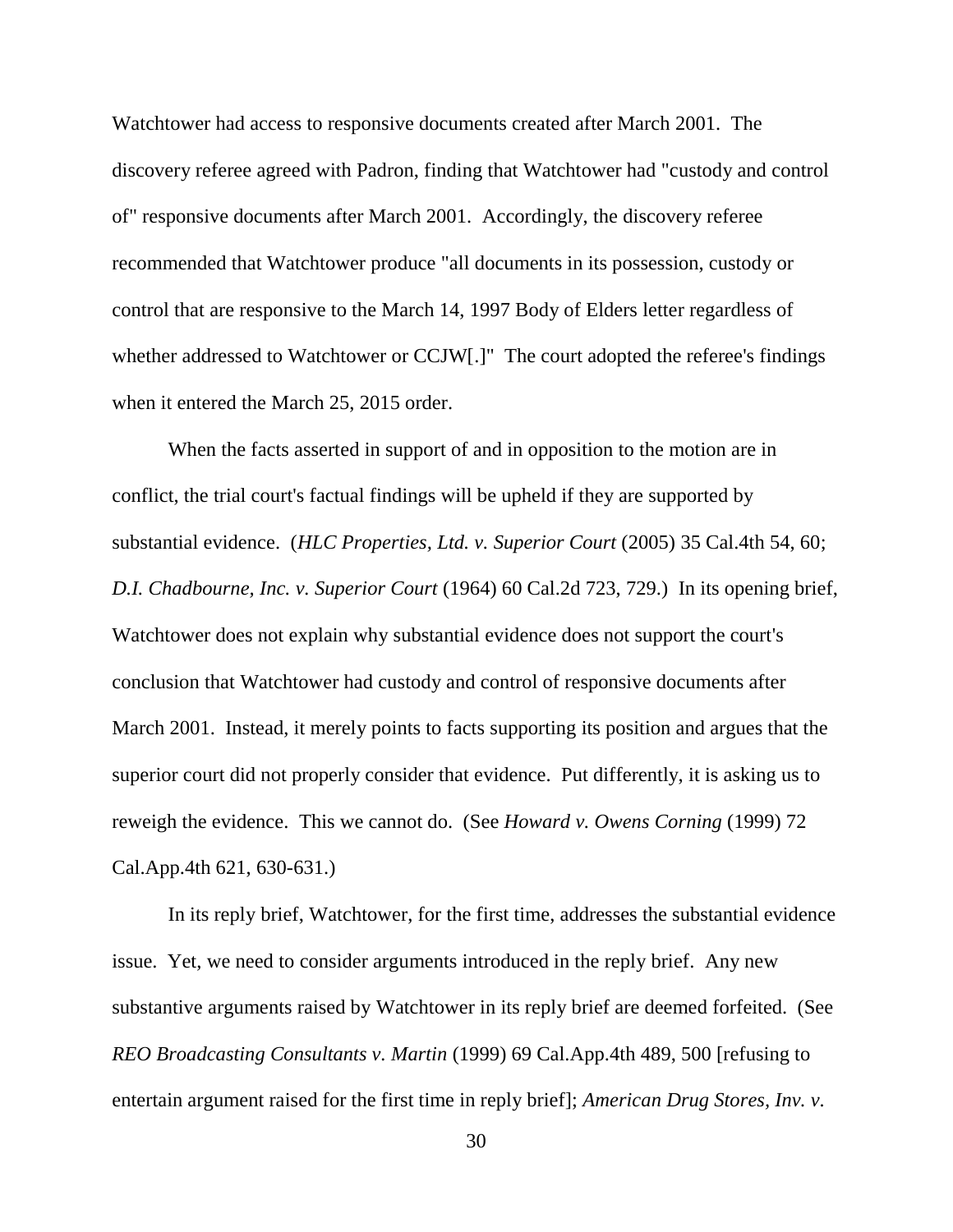*Stroh* (1992) 10 Cal.App.4th 1446, 1453 [noting arguments "raised for the first time in a reply brief will ordinarily not be considered, because such consideration would deprive the respondent of any opportunity to counter the argument"].)

Nonetheless, even if we were to address this issue on the merits, we would conclude the discovery referee's factual finding, adopted by the court when it entered the March 25, 2016 order, is supported by substantial evidence. Initially, we observe that the Watchtower/CCJW distinction as well as the March 2001 cut off was never raised before Watchtower's production of documents responsive to request number 12. Watchtower does not point to any response or objection to request number 12 that indicated that Watchtower could only produce documents created and/or sent before March 2001. In fact, the record is clear that Watchtower made no temporal distinction, but instead, emphasized the tremendous burden of responding to request number 12 because it would require it to search for documents from 1997 to the present. For example, at the March 13, 2015 hearing where Watchtower argued in support of its motion for a protective order declaring that it did not have to produce any documents in response to request number 12, its attorney made the following representation to the court:

> "There's 14,000 congregations. The organization has five paralegals. In order to comply with your tentative, Your Honor, each paralegal would receive 3,000 congregations to go through the records, and then attorneys have to go through the records that are pulled. This is a monumental request, 14,000 congregations over a period from 1997 *to the present.*" (Italics added.)

At the same hearing, in explaining to the court why it was unreasonable to produce documents within two weeks, Watchtower further confirmed that there was no March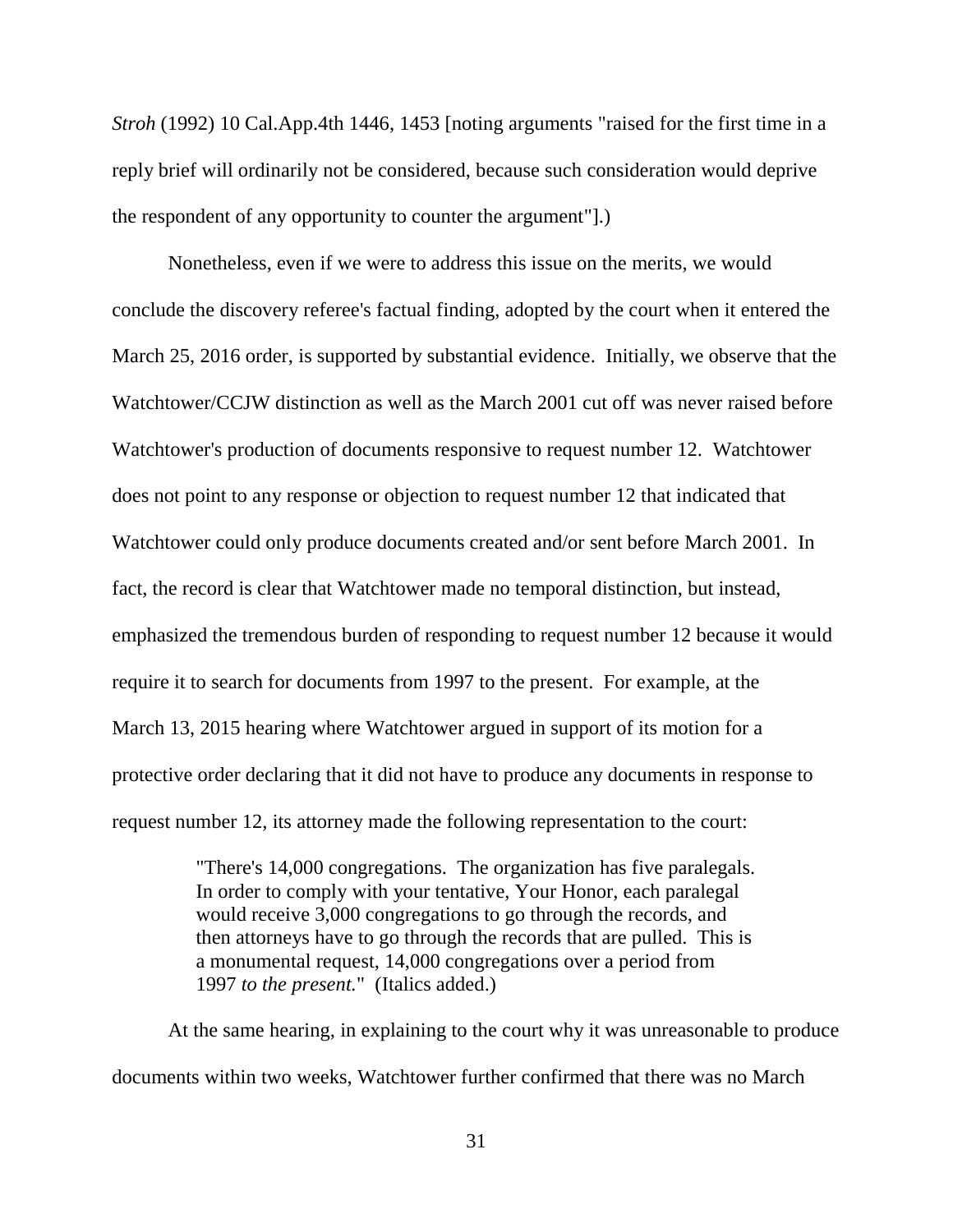2001 cutoff for responsive documents. "As a practical matter, this search for the records, which have never [been] produced, through  $14,400$  congregations over the past 20 years, a production date in two weeks is just not practical."

Watchtower's attorney's representations to the court when arguing about the burden associated with producing documents was clear. Watchtower would need to look for documents from 1997 to present. There was no mention whatsoever of Watchtower not possessing responsive documents after March 2001. Moreover, Watchtower's counsel's representations were consistent with party declarations. For example, Service Department members, Chappel and Chilton, both declared that the Watchtower legal department was physically examining each congregation file to locate correspondence in response to the March 14, 1997 letter. In fact, Chappel explained that to respond to a request "seeking all documents received by Watchtower in response to the Body of Elders Letter dated March 14, 1997" would require [a] review of all congregation files[.]" Similarly, in one of Ashe's declarations dated February 23, 2015, he stated that, "[a]t present, there are more than 14,400 congregations of Jehovah's Witnesses in the United States. To accurately and completely respond to plaintiff's request would review the review of the records from 14,400 congregations." Ashe further explained that undertaking such a task would require 43,200 to 57,600 hours to review the files for all 14,400 congregations. The representations of Watchtower's counsel as well as the declarations of Watchtower agents clearly indicate that Watchtower has access to responsive documents from 1997 to present. We thus conclude substantial evidence supports the discovery referee's finding, adopted by the court, that Watchtower was in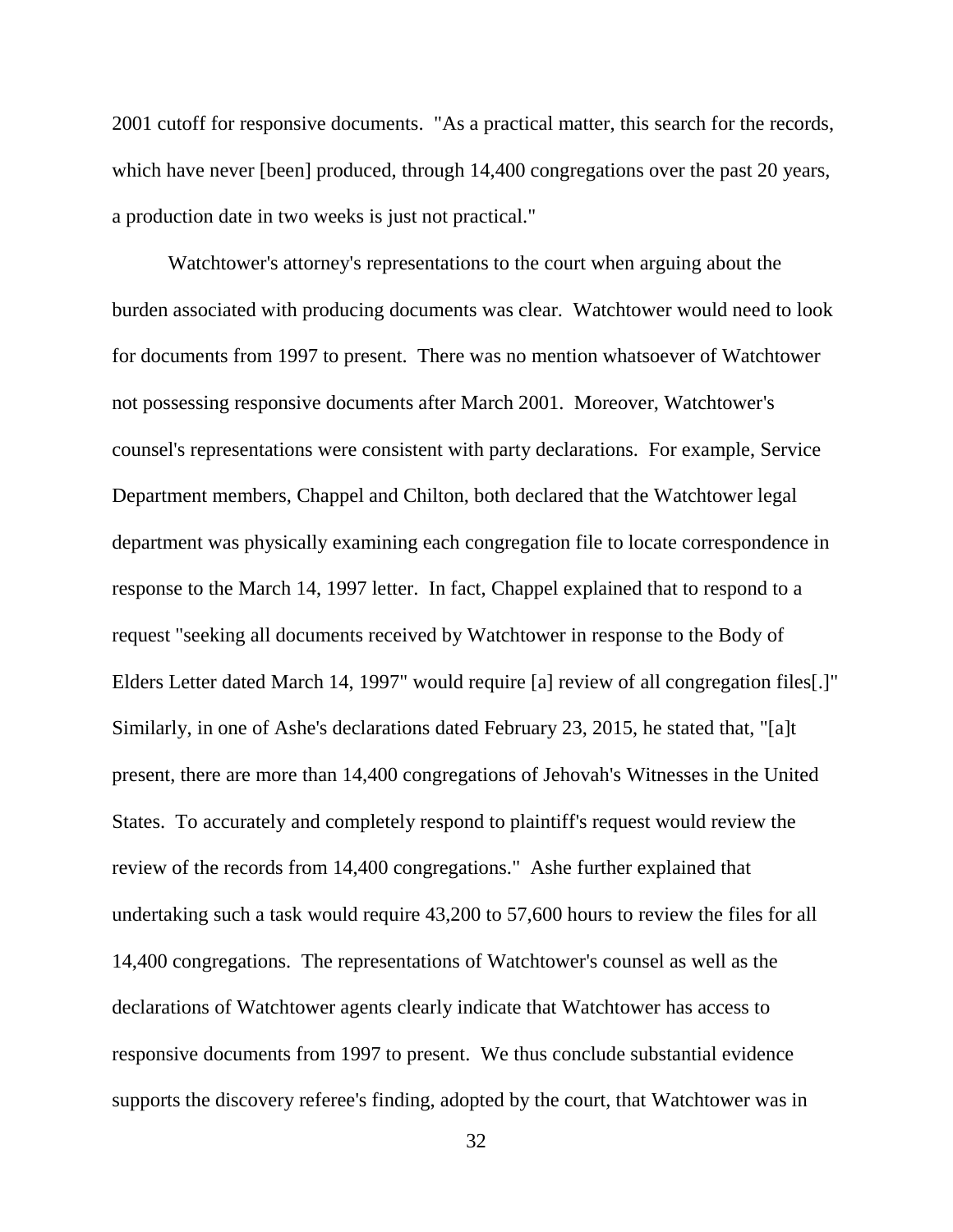"custody and control" of responsive documents beyond the March 2001 creation of CCJW.

### E. Issues of Religious Polity and Administration

Watchtower next argues that the order for monetary sanctions was improper because it hinges on the validity of the March 25, 2016 order, which Watchtower claims purports to resolve questions about the internal structure and operations of a religion thus violating the First Amendment of the United States Constitution. To this end, Watchtower maintains the March 25, 2016 order depends on the discovery referee's finding that the "evidence indicates that the creation of CCJW was primarily to reinforce the concept that Jehovah's Witnesses are a religion as opposed to simply a printing corporation, as Watchtower was apparently being perceived, but there was no substantive change in the purpose of the service department after March 2001." Watchtower insists this finding is in excess of a secular court's subject matter jurisdiction because it interferes with the free development of religious doctrine. (Cf. *Presbyterian Church in United States v. Marcy Elizabeth Bull Hull Memorial Presbyterian Church* (1969) 393 U.S. 440, 449, 451; *Central Coast Baptist Assn. v. First Baptist Church of Las Lomas* (2007) 171 Cal.App.4th 822, 841.) We find this argument almost specious.

This discovery dispute did not require the discovery referee to intrude into ecclesiastical matters. (See *Presbyterian Church in United States v. Marcy Elizabeth Bull Hull Memorial Presbyterian Church, supra,* 393 U.S. at p. 449.) To the contrary, Watchtower's counsel and its agents consistently represented to the court that Watchtower would have to look through files from 1997 to present to find responsive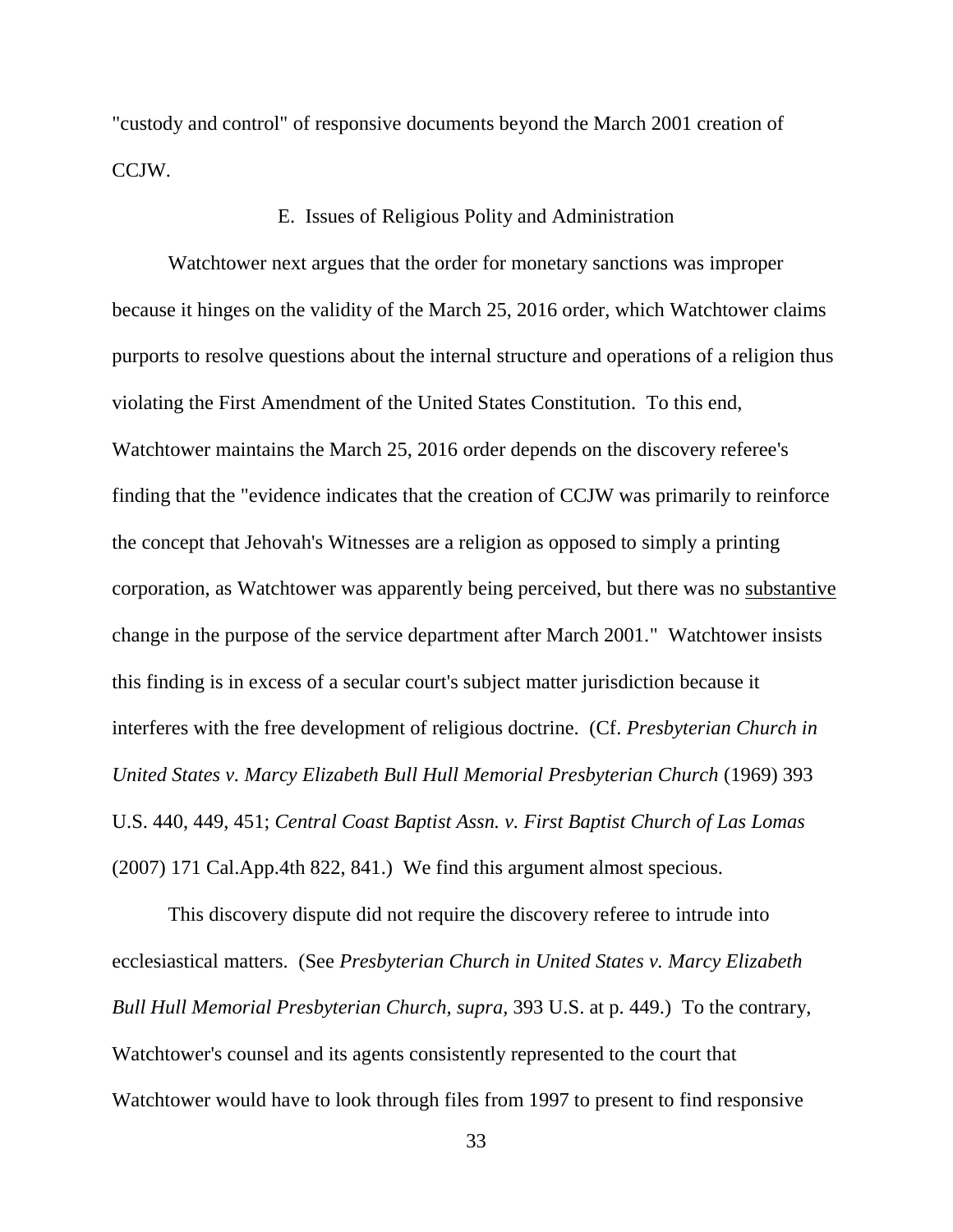documents. In other words, Watchtower stated numerous times that it had access to and possession of responsive documents created after March 2001.9 The discovery referee noted that Watchtower did not file any declarations or evidence refuting that representation. The discovery referee did not need to delve any further into the issue and certainly did not have to improperly resolve questions about the internal structure and operations of a religion. Watchtower's argument is without merit.

F. Watchtower's Claim of Substantial Justification

The party subject to sanctions bears the burden to establish it acted with substantial justification or other circumstances make the imposition of the sanction unjust. (See *Doe v. United States Swimming, Inc.* (2011) 200 Cal.App.4th 1424, 1434.) Substantial justification means clearly reasonable justification that is well grounded in both law and fact. (*Diepenbrock v. Brown* (2012) 208 Cal.App.4th 743, 747; *Doe, supra,*  at p. 1434.) The losing party has the burden of proving substantial justification on appeal. (*Id*. at p. 1435; *Ellis v. Toshiba America Information Systems, Inc.* (2013) 218 Cal.App.4th 853, 878.)

Here, Watchtower maintains it was substantially justified to refuse to comply with the March 25, 2016 order wherein it was ordered to produce documents and only redact

<sup>9</sup> We find it curious that the existence of CCJW and the March 2001 cut off only became an issue after Watchtower produced documents and Padron complained that the production was not sufficient. It appears Watchtower argued that it had access to the documents after March 2001 when it was to its benefit to support its burden argument, but only after losing that argument, it claimed to not have access to documents after a certain point of time to justify its limited production. Such gamesmanship has no place in civil discovery.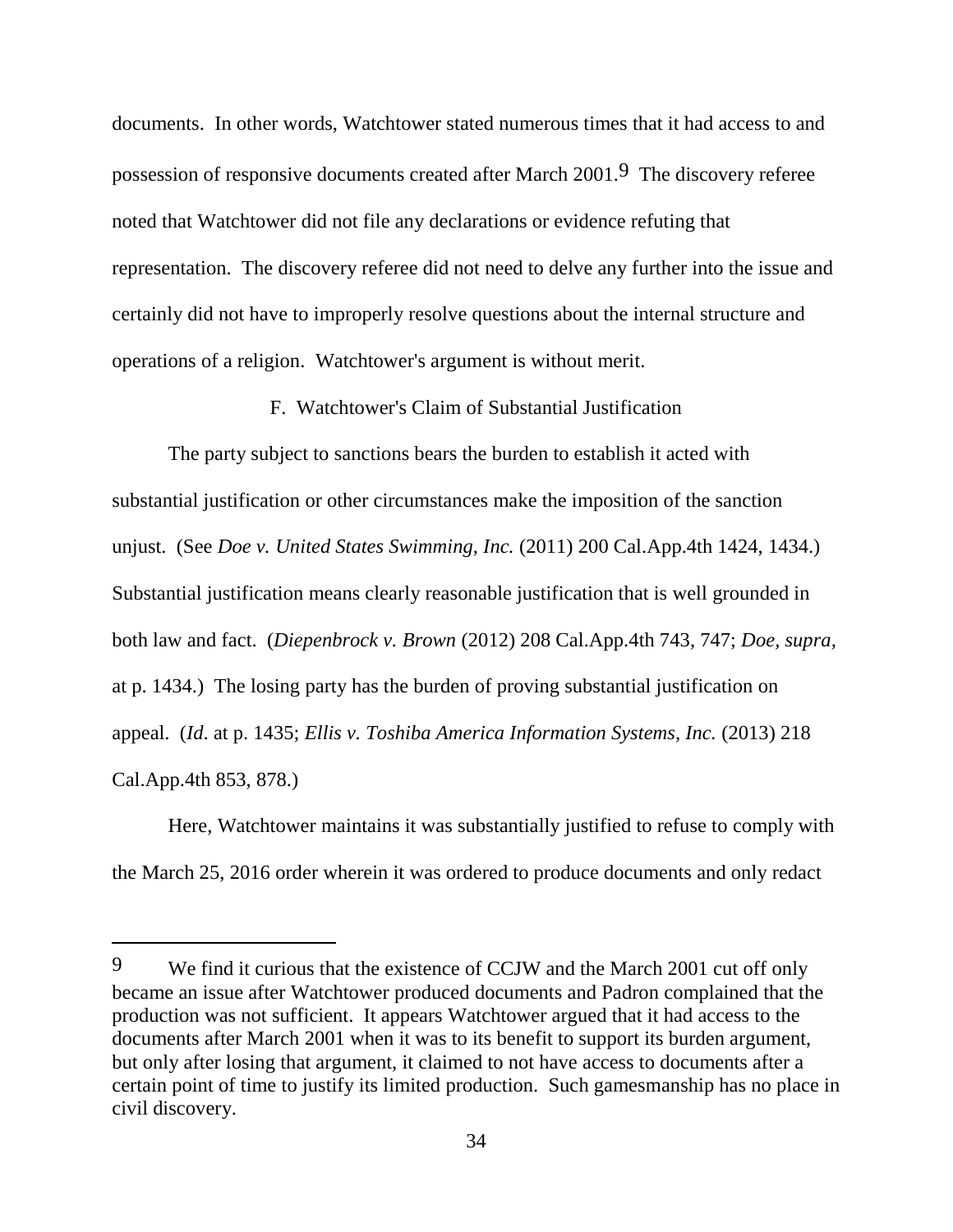the names and personal identifying information of victims of molestation and the names of the elders in the congregation who authored the responses to the March 14, 1997 letter. In support of its position, Watchtower argues that complying with the order would have required it to violate third party privacy rights, the right of Jehovah's Witnesses to freely exercise religion, and the right of Jehovah's Witnesses to associational anonymity. Essentially, Watchtower argues it was substantially justified to ignore the March 25, 2016 order because it was wrong. We do not agree.10

Watchtower's arguments here were previously raised and rejected by both the superior court and the discovery referee. Although we acknowledge that there was some confusion regarding the scope of the permitted redactions following the March 13, 2015 order, any uncertainty was resolved by the discovery referee's clear recommendation and the court's adoption of that recommendation in its March 25, 2016 order. At that point, both the discovery referee and the superior court had carefully considered Watchtower's privacy arguments and rejected them. Here, Watchtower offers no persuasive argument showing why the superior court was incorrect.

Watchtower acknowledges that California law requires a court to balance constitutional privacy rights against the need for discovery. (See *Pioneer Electronics (USA), Inc. v. Superior Court* (2007) 40 Cal.4th 360, 370-371; *Hill v. National Collegiate* 

<sup>10</sup> Absent from Watchtower's arguments here is a clear understanding that a superior court has wide discretion to manage discovery. (*Pomona Valley Hospital Medical Center v. Superior Court*, *supra*, 209 Cal.App.4th at p. 692.) In claiming that the underlying discovery orders are incorrect, Watchtower attempts to argue the issues anew, instead of explaining how the court abused its discretion.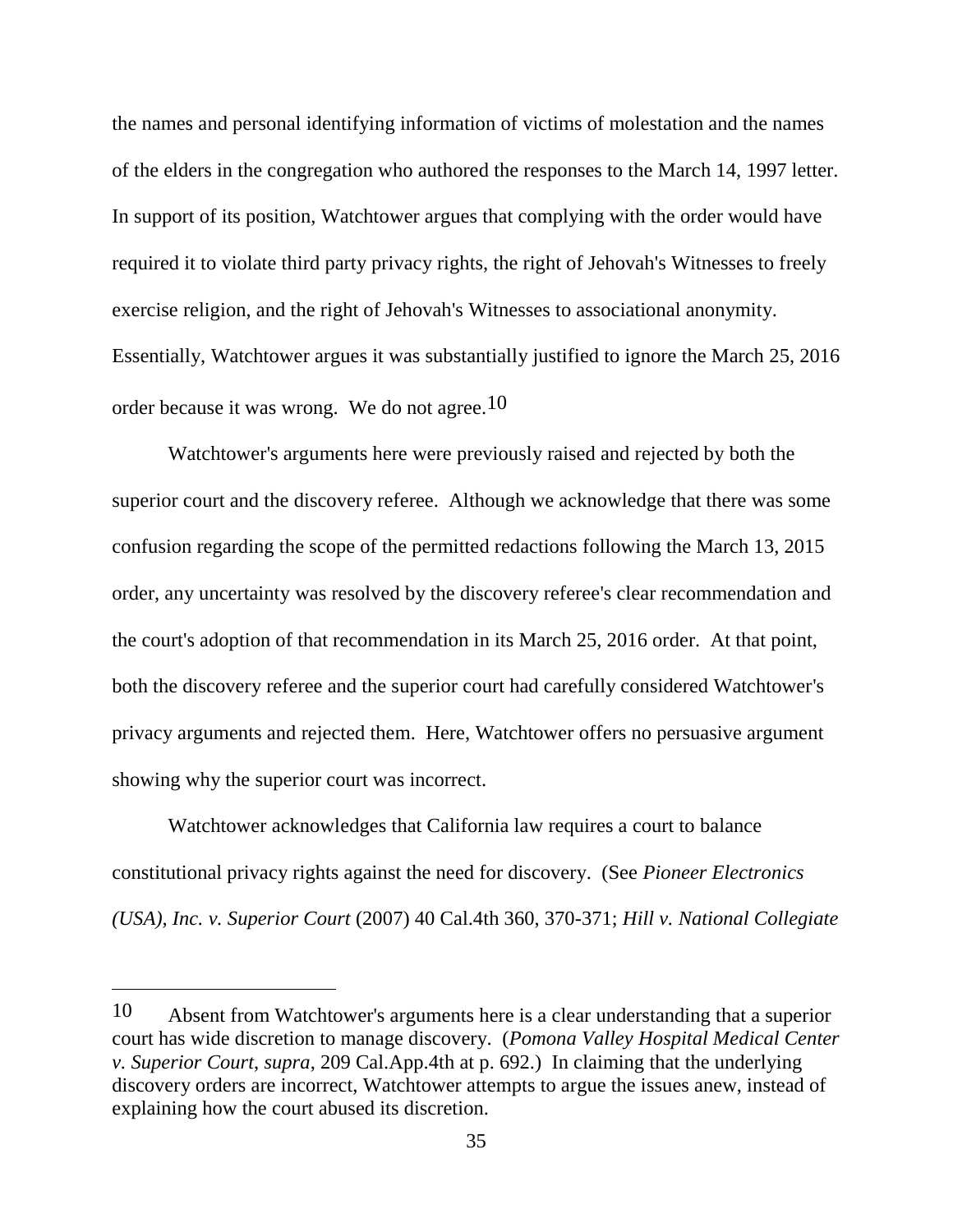*Athletic Association* (1994) 7 Cal.4th 1, 37.) Instead of clearly explaining this balancing as it relates to the issues here, Watchtower asserts that the superior court violated the safeguards for third party privacy protections set forth in *Lopez*, *supra*, 246 Cal.App.4th 566. We do not share Watchtower's expansive reading of *Lopez*.

In *Lopez*, we were not presented with a novel privacy issue in the context of a discovery dispute. Instead, we addressed a fact specific question regarding the production of documents under a certain order. In that case, Watchtower argued the Lopez order was invalid because it would violate the privacy rights of others, and the court " 'failed to adequately take the rights of those third parties into consideration.' " (*Lopez*, *supra*, 246 Cal.App.4th at p. 598.) We observed that the discovery referee and the superior court rejected these arguments because the order specifically permitted Watchtower to redact names, birth dates, and Social Security numbers from the documents. Watchtower claimed these redactions would not prevent the violation of privacy rights " 'where the circumstances surrounding such reports would nonetheless make them readily identifiable to anyone with a modicum of familiarity with those individuals.' " *(Ibid.)* We concluded this argument was not supported by the record. We also noted that if Watchtower was concerned about this issue, it could have sought some form of protection. (*Ibid*.) Thus, we did not conclude in *Lopez* that all documents produced in response to request number 12 had to be redacted a certain way. Nor did we determine that production of responsive documents would violate third party privacy rights unless all third party information was redacted. In short, *Lopez* is not helpful to Watchtower's position here.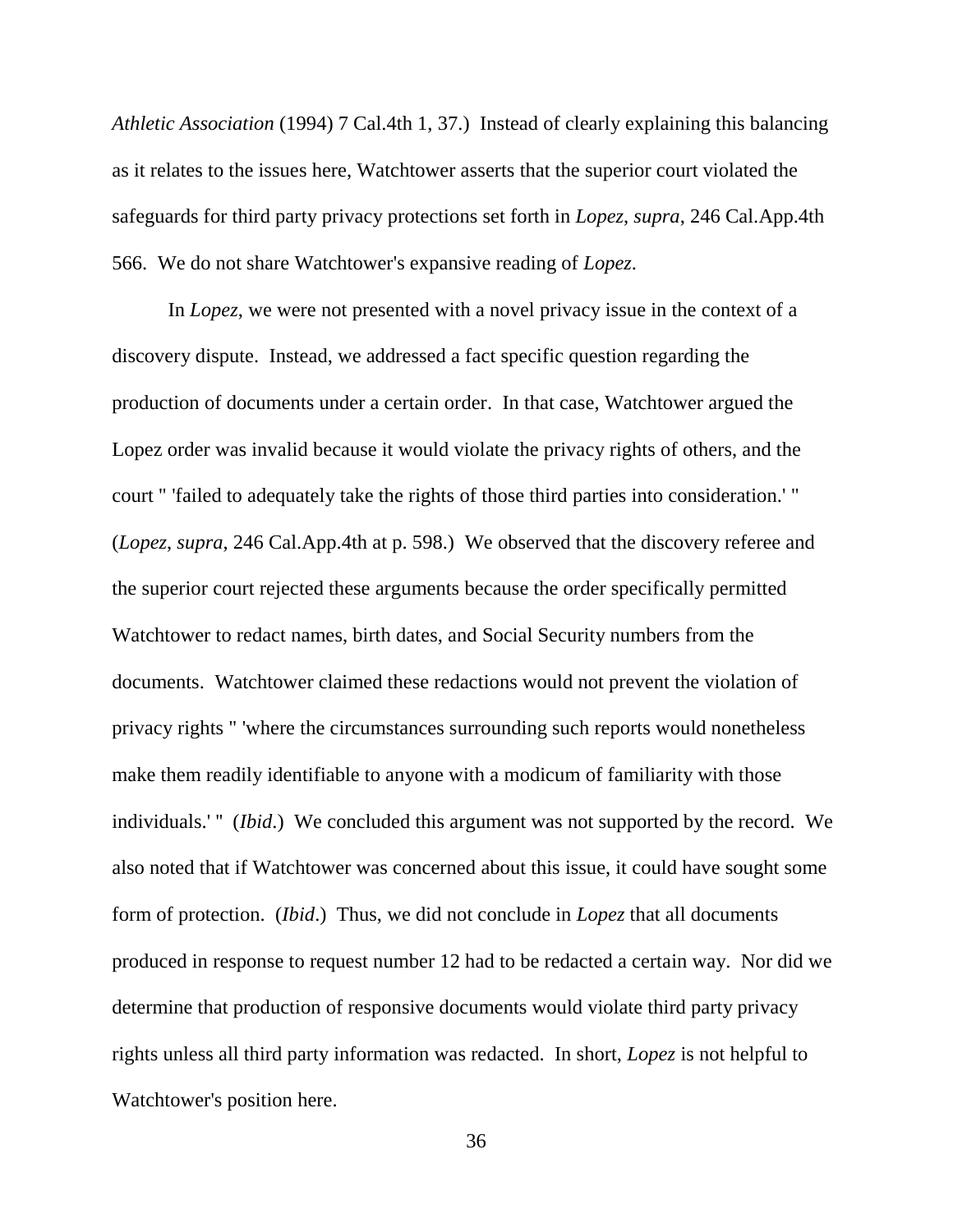In the instant matter, the superior court instituted certain privacy protections in the production of documents in response to request number 12. It required names and personal identifying information for any victim of molestation to be redacted from the documents. The same privacy protections applied to the elder or elders drafting any response to the March 14, 1997 letter. Also, all documents produced in response to request number 12 were subject to a strict confidentiality and nondisclosure order negotiated by Watchtower. That order prevents Padron from publicly disclosing the responsive documents, limits to whom the documents can be shown, requires documents to be filed under seal, and mandates the return and/or destruction of the responsive documents at the conclusion of the litigation.

Watchtower does not explain why these protections are inadequate. It simply lists various privacy rights it claims exist and asserts the production of less redacted documents would violate these privacy rights. And, tellingly, Watchtower does not claim the confidentiality and nondisclosure order it negotiated does not protect these privacy rights. Instead, it asserts that Padron's counsel will not comply with that order. To this end, Watchtower claims that Padron's counsel has requested to use documents responsive to request number 12 in other cases and represents that Padron's counsel stated that it is "likely" " 'these documents are going to be used and made public.' " Watchtower's arguments are not supported by the record. Further, if Padron's counsel violates the confidentiality and nondisclosure order, Watchtower can seek certain sanctions and remedies under that order.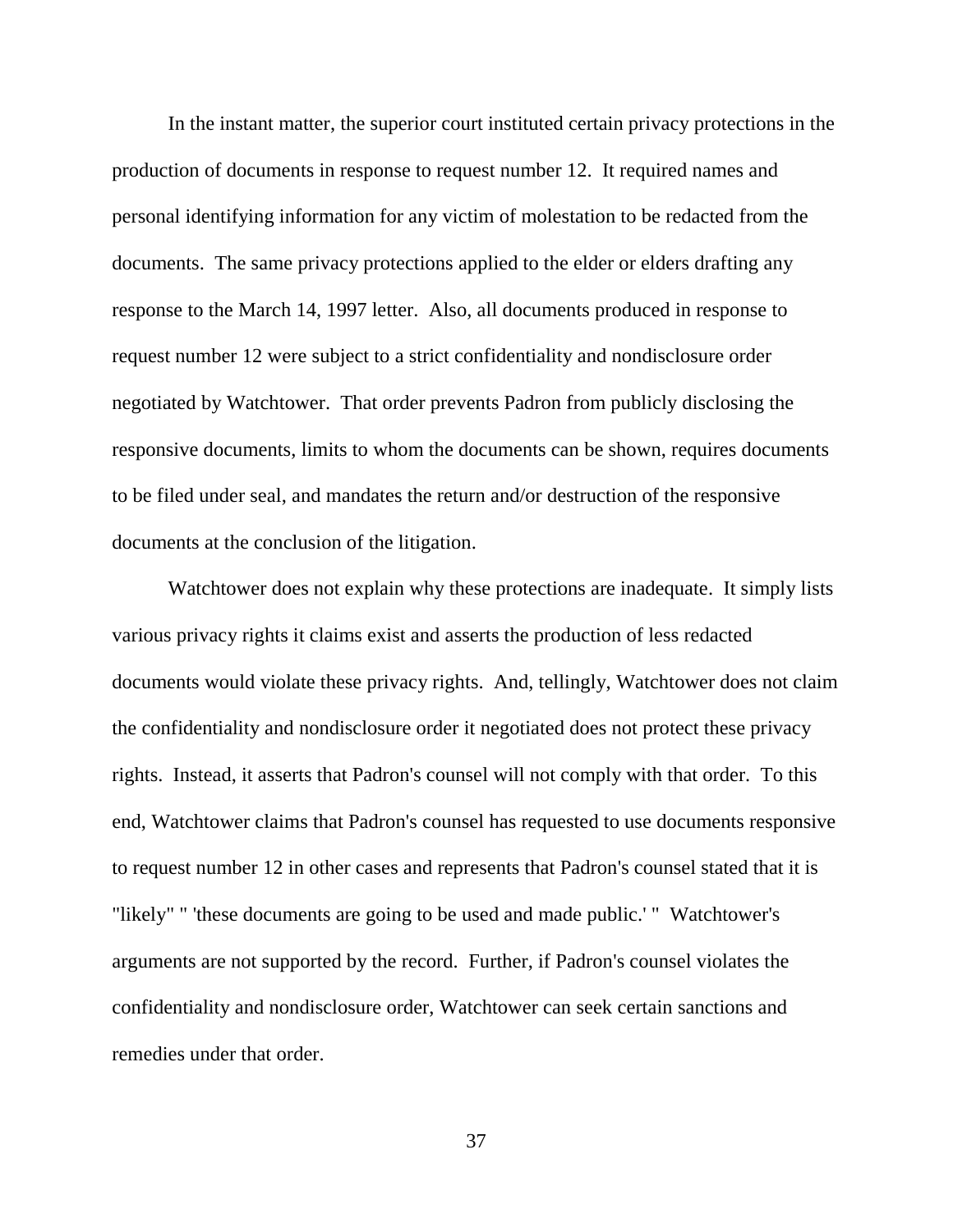In summary, we agree with the superior court that third party privacy rights are adequately protected by the procedures in place. And Watchtower has not shown us otherwise.

Also, we are not persuaded by Watchtower's argument that the production of the redacted documents under the confidentiality and nondisclosure order would violate its and its members' First Amendment rights. The record supports the superior court's finding that the production of the responses to the March 14, 1997 letter does not infringe upon Watchtower's First Amendment rights. It is clear that those responses, at least in part, were in consideration of future litigation and liability that could arise from the placement of known child molesters in positions of leadership and authority within the Jehovah's Witnesses organization. Watchtower has provided us with no authority under which such documents would enjoy First Amendment protection. Its argument appears to be that these documents are not discoverable because it is a religious affiliated organization. There is no authority for this proposition. We therefore determine that the First Amendment is not violated by the production of documents responsive to request number 12.

### G. Conclusion

Here, Watchtower has abused the discovery process. It has zealously advocated its position and lost multiple times. Yet, it cavalierly refuses to acknowledge the consequences of these losses and the validity of the court's orders requiring it to produce documents in response to request number 12. And, in a further act of defiance, Watchtower informed the court that it would not comply with the March 25, 2016 order